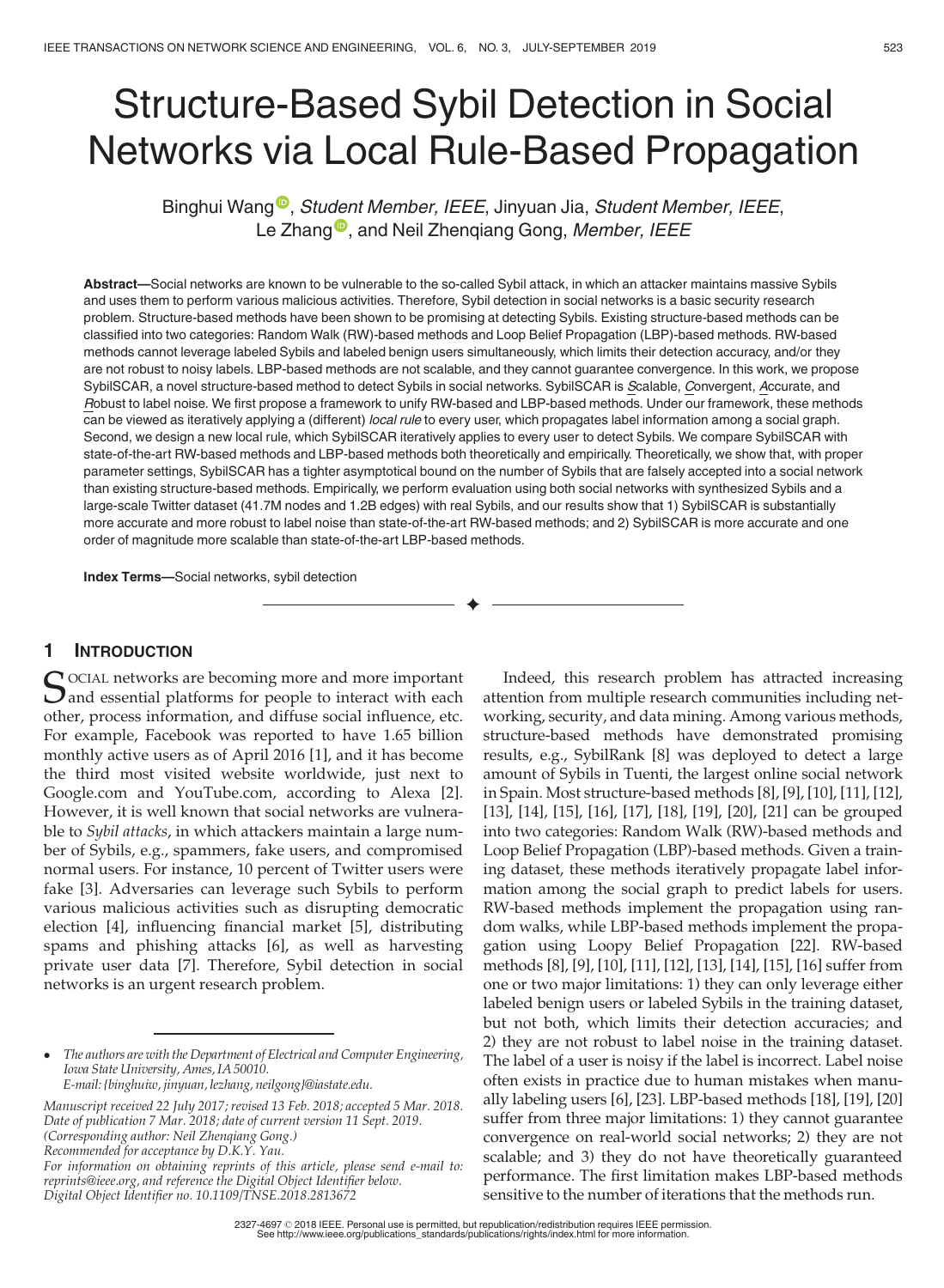First, we propose a general framework to unify state-ofthe-art RW-based and LBP-based methods. Under our framework, each structure-based method can be viewed as iteratively applying a local rule to every node, which propagates label information from the training dataset to other nodes in the social network. A local rule updates a node's label information via combining the node's neighbors' label information and the prior knowledge that we know about the node. Although RW-based methods and LBP-based methods use very different mathematical foundations (i.e., RW versus LBP), they can be viewed as applying different local rules under our framework. Our framework makes it possible to compare different methods in a unified way. Moreover, our framework provides new insights on how to design better structure-based methods. Specifically, designing better structure-based methods reduces to designing better local rules.

Second, we design a novel local rule that integrates the advantages of both RW-based methods and LBP-based methods, while overcoming their limitations. SybilSCAR iteratively applies our local rule to every user. Our local rule, like RW-based methods and LBP-based methods, leverages the homophily property of social networks. Homophily means that two linked users share the same label with a high probability. In our local rule, we associate a weight with each edge, which represents the probability that the two corresponding users have the same label. For a neighbor  $v$  of  $u$ , our local rule models v's influence (we call it neighbor influence) to u's label as the probability that  $u$  is a Sybil, given  $v'$ s information alone. Our local rule combines neighbor influences and prior knowledge about a user in a multiplicative way to update knowledge about the user's label. Moreover, we linearize the multiplicative local rule in order to make SybilSCAR convergent.

Third, we evaluate SybilSCAR and compare it with stateof-the-art RW-based methods and LBP-based methods both theoretically and empirically. Theoretically, we derive a bound on the number of Sybils that are accepted into a social network for SybilSCAR. Our bound is tighter than those of the existing methods. Moreover, we analyze the condition when SybilSCAR is guaranteed to converge. Empirically, we compare SybilSCAR with SybilRank [8], a state-of-the-art RW-based method, and SybilBelief [18], a state-of-the-art LBP-based method, using 1) three real-world social networks with synthesized Sybils and 2) a large-scale Twitter dataset (41.7 M users and 1.2 B edges) with real Sybils. Our empirical results demonstrate that 1) SybilSCAR achieves better detection accuracies than SybilRank and SybilBelief, 2) SybilSCAR is robust to larger label noise than SybilRank, and is as robust as SybilBelief; 3) SybilSCAR is as space and time efficient as SybilRank, but is several times more space efficient and one order of magnitude more time efficient than SybilBelief; 4) SybilSCAR and SybilRank are convergent, but SybilBelief is not. For instance, in the large Twitter dataset, among the top-10K users that are predicted to be most likely Sybils by Sybil-Rank, SybilBelief, and SybilSCAR, 0.33, 77.5, and 95.8 percent of them are real Sybils, respectively.

In summary, our key contributions are as follows:

- We propose SybilSCAR, a novel structure-based methods, to detect Sybils in social networks. SybilSCAR is convergent, scalable, robust to label noise, and more accurate than existing methods.
- We propose a local rule-based framework to unify state-of-the-art RW-based methods and LBP-based methods. Under our framework, we design a novel local rule that is the key component of SybilSCAR.
- We evaluate SybilSCAR both theoretically and empirically, and compare it with a state-of-the-art RW-based method and a state-of-the-art LBP-based method. Our theoretical results show that SybilS-CAR has a tighter bound on the number of Sybils that are falsely accepted into a social network than existing methods. Our empirical results on multiple social network datasets demonstrate that SybilSCAR significantly outperforms the state-of-the-art RWbased method in terms of accuracy and robustness to label noise, and that SybilSCAR outperforms the state-of-the-art LBP-based method in terms of accuracy, scalability, and convergence.

# 2 RELATED WORK

## 2.1 Structure-Based Methods

We classify structure-based methods into Random Walkbased methods and Loopy Belief Propagation-based methods. Structure-based methods aim to leverage social structure [8], [9], [10], [11], [12], [13], [14], [15], [16], [17], [18], [19], [20], [21]. The key intuition is that, although an attacker can control the connections between Sybils arbitrarily, it is harder for the attacker to manipulate the connections between benign nodes and Sybils, because such manipulation requires actions from benign nodes. Therefore, benign nodes and Sybils have a structural gap, which is leveraged by RW-based and LBP-based methods.

RW-Based Methods. Example RW-based based methods include SybilGuard [9], SybilLimit [10], SybilInfer [11], Sybil-Rank [8], Criminal account Inference Algorithm (CIA) [13], Integro [14], and SybilWalk [16]. Specifically, SybilGuard [9] and SybilLimit [10] assume that it is easy for short random walks starting from a labeled benign user to quickly reach other benign users, while hard for short random walks starting from Sybils to reach benign users. SybilGuard and SybilLimit use the same RW lengths for all nodes. SmartWalk [15] leverages machine learning classifiers to predict the appropriate RW length for different nodes, and can improve the performance of SybilLimit via using the predicted (different) RW length for each node. SybilInfer [11] combines RWs with Bayesian inference and Monte-Carlo sampling to directly detect the bottleneck cut between benign users and Sybils. SybilRank [8] uses short RWs to distribute benignness scores from a set of labeled benign users to all the remaining users. CIA [13] distributes badness scores from a set of labeled Sybils to other users. With a certain probability, CIA restarts the RW from the initial probability distribution, which is assigned based on the set of labeled Sybils. Integro [14] improves SybilRank by first leveraging victim prediction (a victim is a user that connects to at least one Sybil) to assign weights to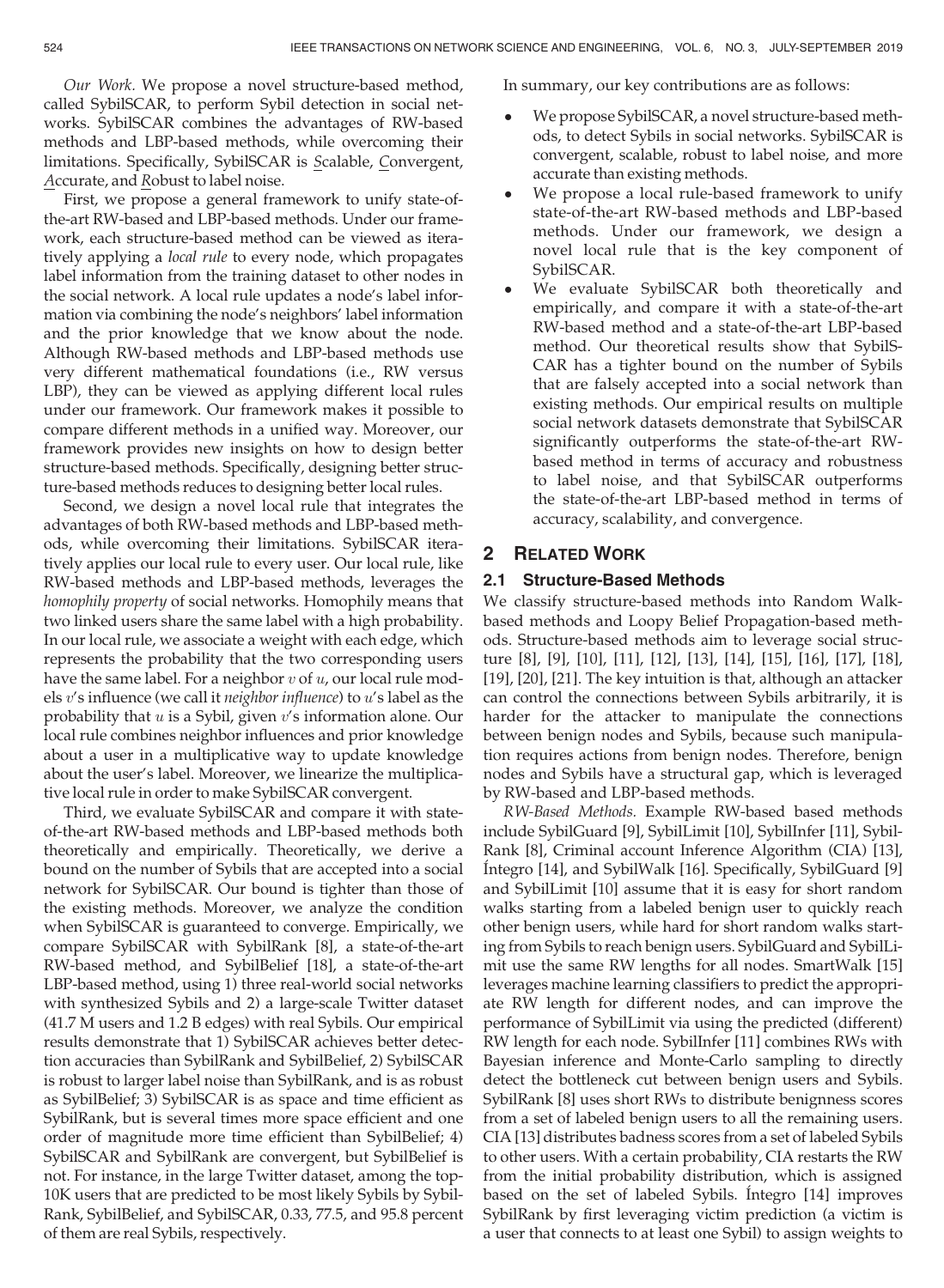edges of a social network and then performing random walks on the weighted social network.

Existing RW-based methods suffer from one or two key limitations: 1) they can only leverage either labeled benign users or labeled Sybils, but not both, which limits their detection accuracies; and 2) they are not robust to label noise in the training dataset. Specifically, SybilGuard, SybilLimit, SybilInfer, and SmartWalk only leverage one labeled benign node, making their accuracy limited [8] and making them sensitive to label noise. Moreover, they are not scalable to large-scale social networks because they need to simulate a large number of random walks. Sybil-Rank was shown to outperform a variety of Sybil detection methods [8], and we treat it as a state-of-the-art RW-based method. SybilRank can only leverage the labeled benign users in a training dataset, which limits its detection accuracy, as we will demonstrate in our experiments. Moreover, SybilRank is not robust to label noise, as we will demonstrate in our experiments.

LBP-Based Methods. LBP-based methods [18], [19], [20], [21] also leverage the structure of the social network. SybilBelief models a social network as a pairwise Markov Random Field (pMRF). Given some labeled Sybils and labeled benign users, SybilBelief first assigns prior probabilities to them and then uses LBP [22] to iteratively estimate the posterior probability of being a Sybil for each remaining user. The posterior probability of being a Sybil is used to predict a user's label. SybilBelief can leverage both labeled Sybils and labeled benign users simultaneously, and it is robust to label noise [18]. Gao et al. [19] and Fu et al. [20] demonstrated that SybilBelief can achieve better performance when learning the node and edge priors using local graph structure analysis. However, SybilBelief and its variants suffer from three limitations: 1) they are not guaranteed to converge because LBP might oscillate on graphs with loops [22]; 2) they are not scalable because LBP requires storing and maintaining messages on each edge; and 3) they do not have theoretically guaranteed performance. The first limitation means that their performance heavily relies on the number of iterations that LBP runs, but the best number of iterations might be different for different social networks. We note that Wang et al. [21] recently proposed GANG, which generalized SybilBelief to directed social graphs (e.g., Twitter) and extended the techniques proposed in this work to make GANG scalable and convergent.

# 2.2 Other Methods

Some methods detect Sybils via binary machine learning classifiers. In particular, most methods in this direction represent each user using a set of features, which can be extracted from users' local subgraph structure (e.g., ego-network) [24], [25] and side information (e.g., IP address, behaviors, and content) [26], [27], [28], [29], [30], [31], [32], [33]. Then, given a training dataset consisting of labeled benign users and labeled Sybils, they learn a binary classifier, e.g., logistic regression. Finally, the classifier is used to predict labels for the remaining users. A fundamental limitation of these methods is that attackers can mimic benign users by manipulating their profiles, so as to bypass the detection. However, we believe these methods can still be used to filter the basic Sybils. Moreover, these feature-based

methods can be further combined with structure-based methods. For instance, for each user, the classifier can produce a probability that the user is a Sybil; such probabilities can be used as prior probabilities in LBP-based methods, e.g., SybilBelief [18]. Indeed, Gao et al. [19] generalized SybilBelief to incorporate such feature-based priors and demonstrated performance improvement.

# 3 PROBLEM DEFINITION

We formally define our structure-based Sybil detection problem, introduce our design goals, and describe the threat model we consider in the paper.

## 3.1 Structure-Based Sybil Detection

Suppose we are given an undirected social network  $G = (V, E)$ , where a node  $v \in V$  represents a user and an edge  $(u, v) \in E$  indicates a mutual relationship between u and  $v$ . |V| and |E| are number of nodes and edges, respectively. For instance, on Facebook, an edge  $(u, v)$  could mean that  $u$  is in  $v$ 's friend list and vice versa. On Twitter, an edge  $(u, v)$  could mean that u follows v. Our structure-based Sybil detection is defined as follows:

Definition 1 (Structure-based Sybil Detection). Suppose we are given a social network and a training dataset consisting of some labeled Sybils and labeled benign nodes. Structure-based Sybil detection is to predict the label of each remaining node by leveraging the global structure of the social network.

Like most existing studies on structure-based Sybil detection, we focus on undirected social networks. However, our methods can be generalized to directed social networks. For instance, Wang et al. [21] generalized our methods to design a LBP-based method for directed social networks.

# 3.2 Design Goals

We target a method that satisfies the following goals:

- 1) Leveraging both labeled benign users and Sybils: Social network service providers often have a set of labeled benign users and labeled Sybils. For instance, verified users on Twitter or Facebook can be treated as labeled benign users; users spreading spam or malware can be treated as labeled Sybils, which can be obtained through manual inspection [8] or crowdsourcing [23]. Our method should be able to leverage both labeled benign users and labeled Sybils to enhance detection accuracy.
- 2) Robust to label noise: A given label of a user is noisy if it does not match the user's true label. Labeled users may have noisy labels. For instance, an adversary could compromise a labeled benign user or make a Sybil whitelisted as a benign user. In addition, labels obtained through manual inspection, especially crowdsourcing, often contain noises due to human mistakes [23]. We target a method that is robust when a minority fraction of given labels are incorrect.
- 3) Scalable: Real-world social networks often have hundreds of millions of users and edges. Therefore, our method should be scalable and easily parallelizable.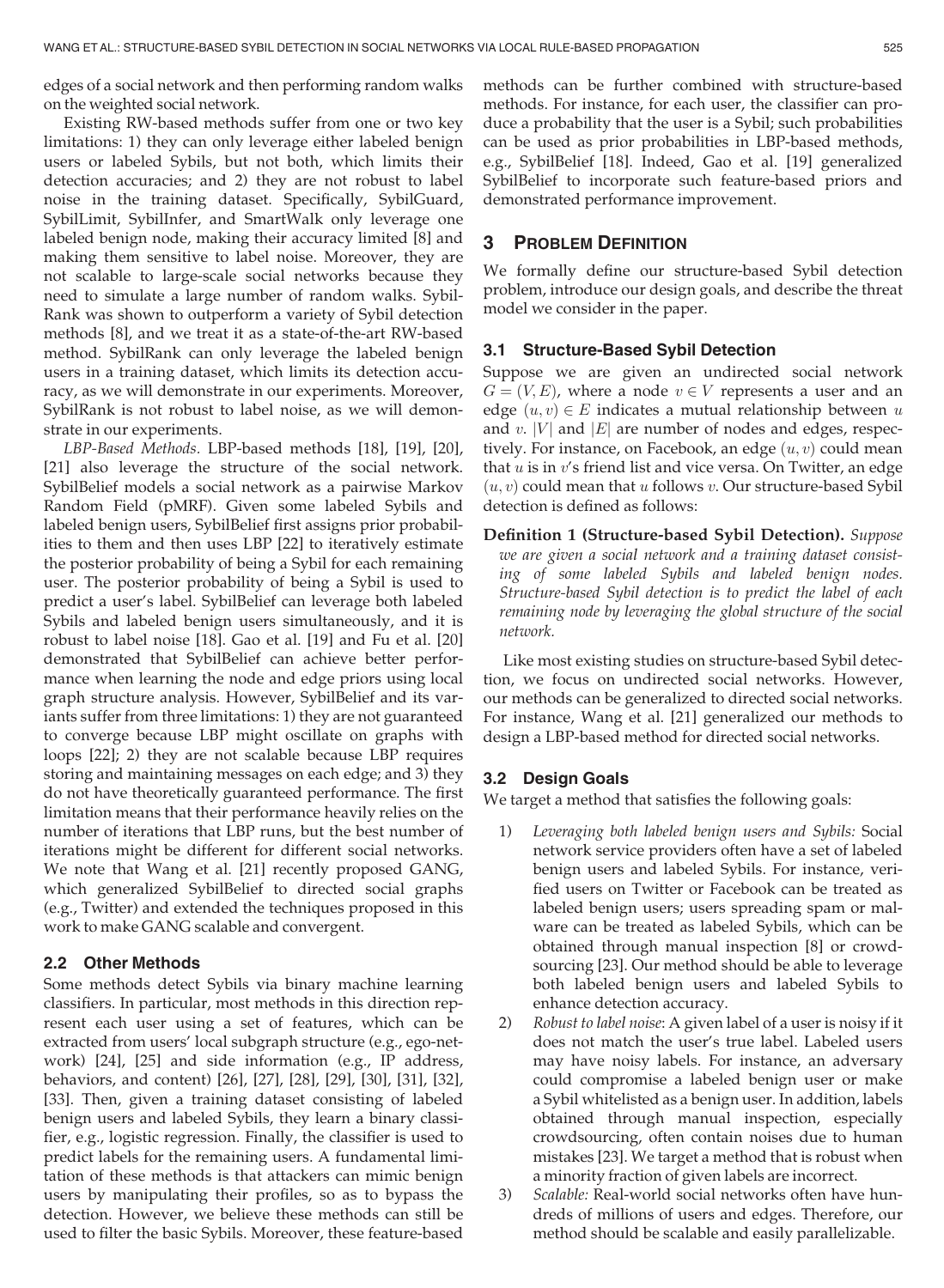

Fig. 1. Benign region, Sybil region, and attack edges.

- 4) Convergent: Existing methods and our method are iterative methods. Convergence makes it easy to determine when to stop an iterative method. It is hard to set the best number of iterations for an iterative method that is not convergent. Therefore, our method should be convergent.
- 5) Theoretical guarantee: Our method should have a theoretical guarantee on the number of Sybils that can be falsely accepted into a social network. This theoretical guarantee is important for security-critical applications that leverage social networks, e.g., social network based Sybil defense in peer-to-peer and distributed systems [9], and social network based anonymous communications [34].

Existing RW-based SybilGuard [9] and SybilLimit [10] do not satisfy requirements 1), 2), and 3); SybilInfer [11] only satisfies the requirement 4); SybilRank  $[8]$  and Integro  $[14]$ do not satisfy requirements 1) and 2); CIA [13] does not satisfy requirements 1), 2), and 5). Existing LBP-based Sybil-Belief [18] and SybilFuse [19] do not satisfy requirements 3), 4), and 5).

#### 3.3 Threat Model

We call the subgraph containing all benign nodes and edges between them the benign region, and call the subgraph containing all Sybil nodes and edges between them the Sybil region. Edges between the two regions are called attack edges. Fig. 1 illustrates these concepts.

One basic assumption under structure-based Sybil detection methods is that the benign region and the Sybil region are sparsely connected (i.e., the number of attack edges is relatively small), compared with the edges among the two regions. In other words, most benign users would not establish trust relationships with Sybils. We note that this assumption is equivalent to requiring that the social network follows homophily, i.e., two linked nodes share the same label with a high probability. For an extreme example, if the benign region and the Sybil region are separated from each other, then the social network has a perfect homophily, i.e., every two linked nodes have the same label. Note that, it is of great importance to obtain social networks that satisfy this assumption, otherwise the detection accuracies of structure-based methods are limited. For instance, Yang et al. [35] showed that RenRen friendship social network does not satisfy this assumption, and thus the performance of structure-based methods are unsatisfactory. However, Cao et al. [8] found that Tuenti, the largest online social network in Spain, satisfies the homophily assumption, and thus Sybil-Rank can detect a large amount of Sybils in Tuenti.



Fig. 2. Our proposed framework to unify state-of-the-art RW-based and LBP-based Sybil detection methods.

Generally speaking, there are two ways for service providers to construct a social network that satisfies homophily. One way is to approximately obtain trust relationships between users by looking into user interactions [36], predicting tie strength [37], asking users to rate their social contacts [38], etc. The other way is to preprocess the network structure so that structure-based methods are suitable to be applied. Specifically, analysts could detect and remove compromised benign nodes (e.g., front peers) [39], or employ feature-based classifier to filter Sybils, so as to decrease the number of attack edges and enhance the homophily. For instance, Alvisi et al. [40] showed that if the attack edges are established randomly, simple feature-based classifiers are sufficient to enforce Sybils to be suitable for structurebased Sybil detection. We note that the reason why the RenRen friendship social network did not satisfy homophily in the study of Yang et al. is that RenRen even didn't deploy simple feature-based classifiers at that time [35].

Formally, we measure homophily as the fraction of edges in the social network that are not attack edges. For the same benign region and Sybil region, more attack edges indicate weaker homophily. As we will demonstrate in our empirical evaluations, our SybilSCAR can tolerate weaker homophily than existing methods.

When analyzing the theoretical bound on the falsely accepted Sybils, SybilSCAR further assumes that the iterative process of SybilSCAR converges fast in the benign region, which is similar to the fast mixing assumption of RW-based methods.

# 4 OUR LOCAL RULE-BASED FRAMEWORK

In this section, we unify existing RW-based methods [8], [12], [13], [14], [15] and LBP-based methods [18], [19] into a local rule-based framework. Specifically, these methods first assign the prior knowledge of all nodes using a training dataset. Then, they propagate the prior knowledge among the social network to obtain the posterior knowledge via iteratively applying their local rules to every node. A local rule is to update the posterior knowledge of a node by combining the influences from its neighbors with its prior knowledge. We call the influence from a neighbor neighbor influence. Fig. 2 shows our unified framework.

*Notations.* We denote by  $w_{uv}$  the weight of the edge  $(u, v)$ ,  $\Gamma_u$ the set of neighbors of node  $u$ , and  $d_u$  the total weights of edges linked to *u*, i.e.,  $d_u = \sum_{v \in \Gamma_u} w_{uv}$ . In RW-based methods [12], [13], [14], edge weights model the relative importance (e.g., level of trust) of edges. In LBP-based method [18], an edge weight  $w_{uv}$  models the tendency that  $u$  and  $v$  share the same label. We denote by  $q_u$  and  $p_u$  the prior knowledge and posterior knowledge of the node  $u$ , respectively. In RW-based methods,  $q_u$  and  $p_u$  are the prior and posterior reputation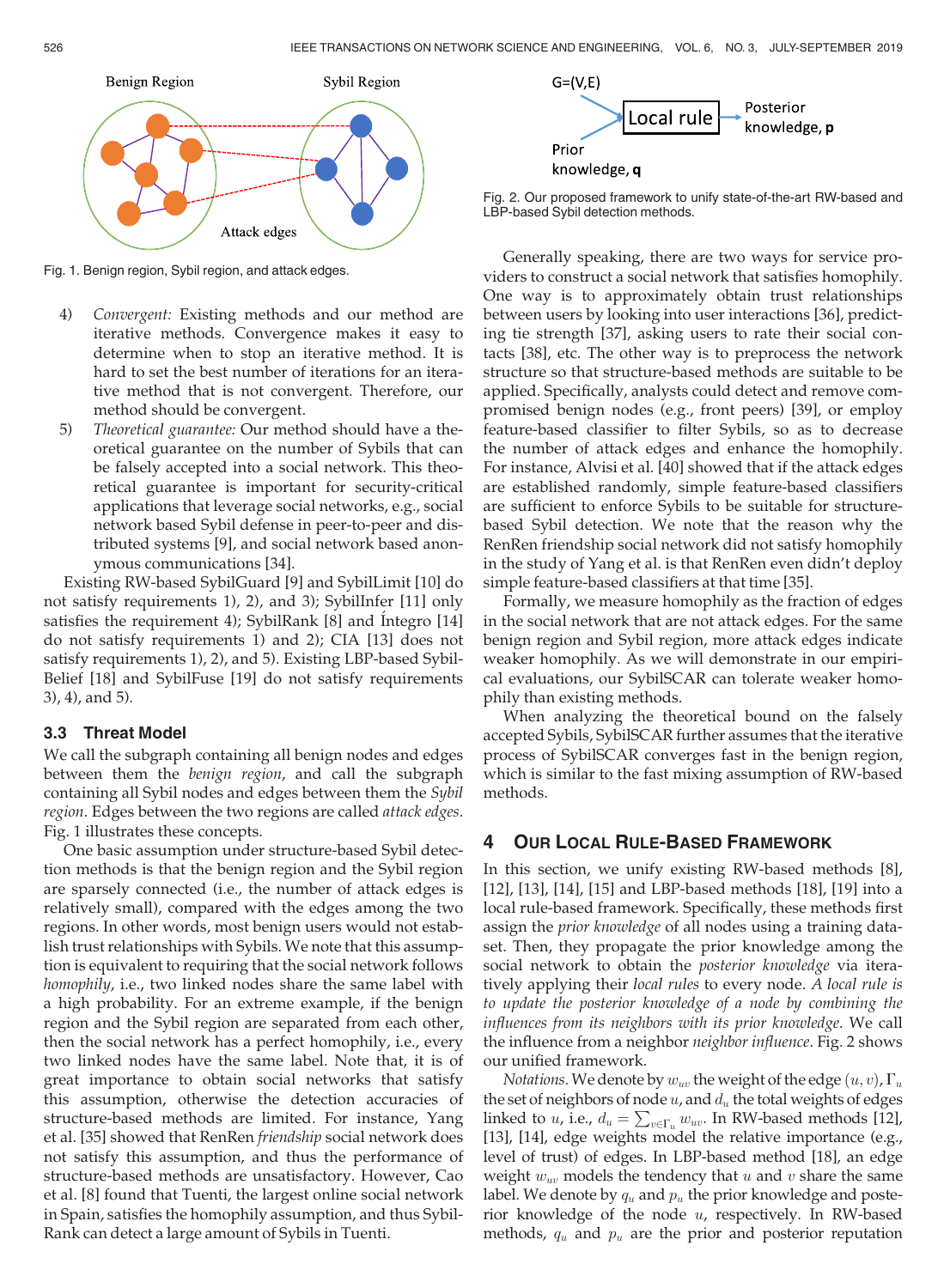scores of  $u$ , respectively, and they represent relative benignness of nodes. In LBP-based methods,  $q_u$  and  $p_u$  are the prior and posterior probabilities that node  $u$  is a Sybil, respectively.

## 4.1 Additive Local Rule of RW-Based Methods

State-of-the-art RW-based methods [8], [12], [13], [14] first assign prior reputation scores for every node using a training dataset. Then they iteratively apply the following local rule to every node:

$$
p_u = (1 - \alpha) \sum_{v \in \Gamma_u} \underbrace{p_v \frac{w_{uv}}{d_v}}_{\text{neighbor influence}} + \alpha \underbrace{q_u}_{\text{prior knowledge}}, \qquad (1)
$$

where  $\alpha \in [0, 1]$  is called a restart probability of the random walk. We note that SybilRank uses a restart probability of 0 and normalizes the final reputation scores by node degrees.

We have two observations for the additive local rule. First, the neighbor influence from a neighbor  $v$  to  $u$  is a fraction of v's current reputation score  $p_v$ , and the fraction is proportional to the edge weight  $w_{uv}$ . Second, this local rule combines the prior knowledge and the neighbor influences linearly to update the posterior knowledge about a node.

# 4.2 Multiplicative Local Rule of LBP-Based Methods

SybilBelief [18], a LBP-based method, associates a binary random variable  $x_u$  with each node u, where  $x_u = 1$  indicates that *u* is Sybil while  $x_u = -1$  indicates that *u* is benign. Then,  $q_u$  and  $p_u$  are the prior and posterior probabilities that  $x_u = 1$ , respectively. SybilBelief first assigns the prior probabilities for nodes using a set of labeled benign nodes and/or a set of labeled Sybils, and then it iteratively applies the following local rule [18]:

$$
\underbrace{m_{vu}(x_u)}_{\text{neighbor influence}} = \sum_{x_v} \phi_v(x_v) \varphi_{vu}(x_v, x_u) \prod_{z \in \Gamma_v/u} m_{zv}(x_v) \qquad (2)
$$

$$
p_u = \frac{\overbrace{q_u}_{q_u} \prod_{v \in \Gamma_u} m_{vu}(1)}{\overbrace{q_u}_{w \in \Gamma_u} m_{vu}(1) + (1 - q_u) \prod_{v \in \Gamma_u} m_{vu}(-1)},
$$
(3)

where node potential  $\phi_v(x_v)$  and edge potential  $\varphi_{vu}(x_v, x_u)$ are defined as follows:

$$
\phi_v(x_v) := \begin{cases} q_v & \text{if } x_v = 1 \\ 1 - q_v & \text{if } x_v = -1 \end{cases}
$$

$$
\varphi_{vu}(x_v, x_u) := \begin{cases} w_{vu} & \text{if } x_u x_v = 1 \\ 1 - w_{vu} & \text{if } x_u x_v = -1, \end{cases}
$$

We also have two observations for the multiplicative local rule. First, this local rule explicitly models neighbor influences. Specifically, the neighbor influence from a neighbor  $v$ to u (i.e.,  $m_{vu}(x_u)$ ) is defined in Equation (2). To compute the neighbor influence  $m_{vu}(x_u)$ , u's neighbor v needs to multiply the neighbor influences from all its neighbors except *u*. Second, according to Equation (3), this local rule combines the neighbor influences with the prior probability nonlinearly.

# 4.3 Comparing RW-Based Additive Local Rule with LBP-Based Multiplicative Local Rule

LBP-based multiplicative local rule can tolerate a relatively larger fraction of label noise because of its nonlinearity [18], and it can leverage both labeled benign nodes and labeled Sybils. However, LBP-based multiplicative local rule is space and time inefficient because it requires a large amount of space and time to maintain the neighbor influences associated with every edge, and methods using this local rule are not guaranteed to converge. In contrast, RW-based additive local rule is space and time efficient, and methods using this local rule are guaranteed to converge. However, this local rule is sensitive to label noise, and it cannot leverage labeled benign nodes and labeled Sybils simultaneously.

# 5 DESIGN OF SYBILSCAR

Under our framework, designing a new Sybil detection method is reduced to designing a new local rule. Therefore, we design a novel local rule. Then, we describe how we design SybilSCAR based on the new local rule.

## 5.1 Our New Local Rule

We aim to design a local rule that integrates the advantages of both RW-based and LBP-based local rules, while overcoming their limitations. Roughly speaking, our idea is to leverage the multiplicativeness like LBP-based local rule to be robust to label noise, while avoiding maintaining neighbor influences to be as space and time efficient as RWbased local rule. Next, we show how we model neighbor influences and combine neighbor influences with prior knowledge.

Neighbor Influence. We associate a binary random variable  $x_u$  with a node *u*, where  $x_u = 1$  and  $x_u = -1$  mean that *u* is a Sybil and benign node, respectively. We denote  $p_u$  as the posterior probability that u is a Sybil, i.e.,  $p_u = Pr(x_u = 1)$ .  $p_u > 0.5$  means u is more likely to be a Sybil;  $p_u < 0.5$ means *u* is more likely to be benign; and  $p_u = 0.5$  means we cannot decide  $u$ 's label. We model the probability that  $u$ and v have the same label as  $w_{vu} \in [0, 1]$ , which defines the homophily strength of the edge  $(u, v)$ . Formally, we have:

$$
Pr(x_u = 1|x_v = 1) = Pr(x_u = -1|x_v = -1) = w_{vu},
$$
  

$$
Pr(x_u = 1|x_v = -1) = Pr(x_u = -1|x_v = 1) = 1 - w_{vu}.
$$

 $w_{uv} > 0.5$  means that u and v are in a homogeneous relation*ship*, i.e., they tend to share the same label;  $w_{uv} < 0.5$  means that  $u$  and  $v$  are in a *heterogeneous relationship*, i.e., they tend to have the opposite labels; and  $w_{uv} = 0.5$  means that u and v are not correlated.

We denote by  $f_{vu}$  the neighbor influence of a neighbor  $v$ to  $u$ .  $f_{vu}$  is defined as the probability that  $u$  is a Sybil (i.e.,  $x_u = 1$ ), given the neighbor v's information alone. According to the law of total probability, we compute  $f_{vu}$  as:

$$
f_{vu} = \Pr(x_u = 1 | x_v = 1) \Pr(x_v = 1)
$$
  
+ 
$$
\Pr(x_u = 1 | x_v = -1) \Pr(x_v = -1)
$$
  
= 
$$
w_{vu}p_v + (1 - w_{vu})(1 - p_v).
$$
 (4)

We have several observations from Equation (4):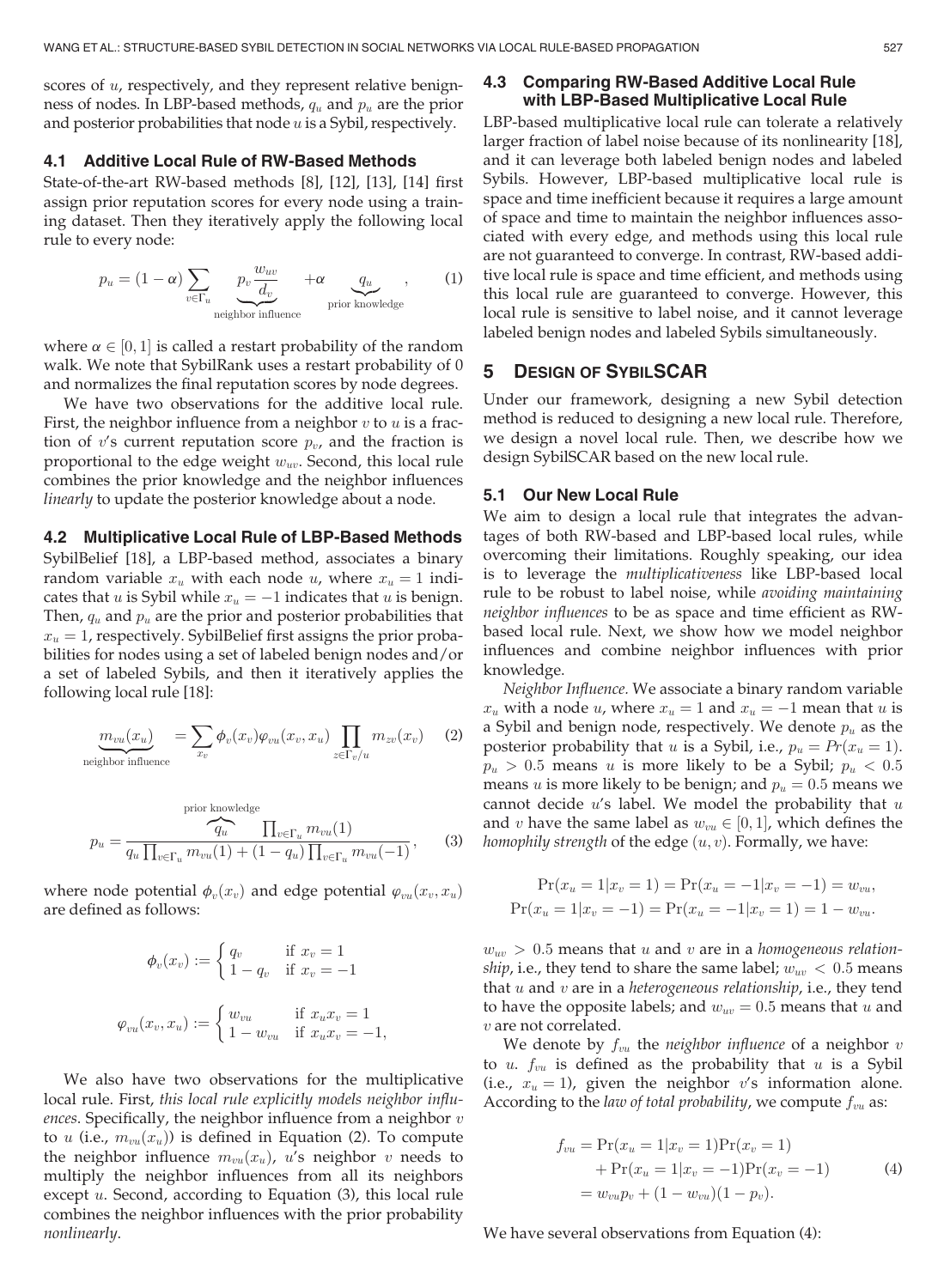- *v* has no neighbor influence to *u* (i.e.,  $f_{vu} = 0.5$ ) if *v*'s label is undecidable (i.e.,  $p_v = 0.5$ ) or u and v are uncorrelated (i.e.,  $w_{vu} = 0.5$ );
- $v$  has a positive neighbor influence to  $u$  if  $v$  and  $u$  are in a homogeneous relationship, i.e., if  $p_v > 0.5$  $\sigma$  (or < 0.5) and  $w_{vu} > 0.5$ , then  $f_{vu} > 0.5$  (or < 0.5);
- v has a negative neighbor influence to  $u$  if  $v$  and  $u$  are in a heterogeneous relationship, i.e., if  $p_v > 0.5$  $\frac{1}{\alpha}$  (or < 0.5) and  $w_{vu}$  < 0.5, then  $f_{vu}$  < 0.5 (or > 0.5).

Combining Neighbor Influences with Prior. In our local rule, a node's posterior probability of being Sybil is updated by combining its neighbor influences with its prior probability of being Sybil. In order to tolerate label noise, we leverage the multiplicative local rule in LBP-based methods. Specifically, we have:

$$
p_u = \frac{q_u \prod_{v \in \Gamma_u} f_{vu}}{q_u \prod_{v \in \Gamma_u} f_{vu} + (1 - q_u) \prod_{v \in \Gamma_u} (1 - f_{vu})}.
$$
 (5)

However, methods that iteratively apply the above multiplicative local rule to every user are not guaranteed to converge. Therefore we further linearize Equation (5). We first define two concepts residual variable and residual vector.

Definition 2 (Residual Variable and Vector). We define the residual of a variable y as  $\hat{y} = y - 0.5$ ; and we define the residual vector  $\hat{\mathbf{y}}$  of  $\mathbf{y}$  as  $\hat{\mathbf{y}} = [y_1 - 0.5, y_2 - 0.5, \cdots].$ 

With above definition, we denote  $\hat{w}_{vu}$  as the residual homophily strength. Moreover, by substituting variables in Equation (4) with their corresponding residuals, we have the residual neighbor influence  $f_{vu}$  as follows:

$$
\hat{f}_{vu} = 2\hat{p}_v \ \hat{w}_{vu}.\tag{6}
$$

Based on the approximations  $ln(1 + x) \approx x$  and  $ln(1$  $x \approx -x$  when x is small, we have the following theorem, which linearizes Equation (5).

Theorem 1. The residual posterior probability of being a Sybil for a node u can be linearized as:

$$
\hat{p}_u = \hat{q}_u + \sum_{v \in \Gamma(u)} \hat{f}_{vu}.
$$
\n(7)

**Proof.** See Appendix A. turns the set of  $\Box$ 

By combining Equations (6) and (7), we obtain our new local rule as follows:

**Our local rule:** 
$$
\hat{p}_u = \hat{q}_u + 2 \sum_{v \in \Gamma(u)} \hat{p}_v \hat{w}_{vu}.
$$
 (8)

# 5.2 SybilSCAR Algorithm

Our SybilSCAR iteratively applies our local rule to every node to compute the posterior probabilities. Suppose we are given a set of labeled Sybils which we denote as  $L_s$  and a set of labeled benign nodes which we denote as  $L<sub>b</sub>$ . SybilSCAR first utilizes  $L_s$  and  $L_b$  to assign a prior probability of being a Sybil for all nodes. Specifically,

$$
q_u = \begin{cases} 0.5 + \theta & \text{if } u \in L_s \\ 0.5 - \theta & \text{if } u \in L_b \\ 0.5 & \text{otherwise,} \end{cases}
$$
 (9)

where  $\theta > 0$  indicates that we assign a higher prior probability of being a Sybil to labeled Sybils. Considering that the

labels might have noise, we will set  $\theta$  to be smaller than 0.5. In practice, these prior probabilities can also be obtained from feature-based methods. Specifically, for each user we can leverage a binary classifier, trained using user's local features, to produce the probability of being a Sybil, which can then be treated as the user's prior probability. With such prior probabilities, SybilSCAR iteratively applies our local rule in Equation (8) to update residual posterior probabilities of all nodes.

Representing SybilSCAR as a Matrix Form. For convenience, we denote by a vector q the prior probability of being a Sybil for all nodes, i.e.,  $\mathbf{q} = [q_1; q_2; \dots; q_{|V|}]$ . Similarly, we denote by a vector p the posterior probability of all nodes, i.e.,  $\mathbf{p} = [p_1; p_2; \dots; p_{|V|}]$ . Moreover, we denote  $\hat{\mathbf{q}}$  and  $\hat{p}$  as the residual prior probability vector and residual posterior probability vector of all nodes, respectively. We denote  $A \in \mathbb{R}^{|V| \times |V|}$  as the adjacency matrix of the social graph, where the  $u$ th row represents the neighbors of  $u$ . Formally, if there exists an edge  $(u, v)$  between nodes u and v, then the entry  $A_{uv} = A_{vu} = 1$ , otherwise  $A_{uv} = A_{vu} = 0$ . Moreover, we denote  $\hat{W}$  as the corresponding residual homophily strength matrix, where  $\hat{w}_{vu} = 0$  if  $A_{vu} = 0$ . With these notations, we can represent our SybilSCAR as iteratively applying the following equation:

$$
\hat{\mathbf{p}}^{(t)} = \hat{\mathbf{q}} + 2\hat{\mathbf{W}}\hat{\mathbf{p}}^{(t-1)},\tag{10}
$$

where  $\hat{\mathbf{p}}^{(t)}$  is the residual posterior probability vector in the *t*th iteration. Initially, we set  $\hat{\mathbf{p}}^{(0)} = \hat{\mathbf{q}}$ .

Algorithm 1 summarizes the pseudocode of SybilSCAR. We stop running SybilSCAR when the relative errors of residual posterior probabilities between two consecutive iterations is smaller than some threshold  $\delta$  or it reaches the predefined number of maximum iterations T. After Sybil-SCAR halts, we predict u to be a Sybil if  $p_u > 0.5$ , otherwise we predict  $u$  to be benign.

| Algorithm 1. SybilSCAR                                                                                                           |
|----------------------------------------------------------------------------------------------------------------------------------|
| <b>Input:</b> $G = (V, E)$ , $L_s$ , $L_b$ , $\theta$ , $\hat{W}$ , $\delta$ , and T.                                            |
| <b>Output:</b> $p_u, \forall u \in V$ .                                                                                          |
| Initialize $\hat{\mathbf{p}}^{(0)} = \hat{\mathbf{q}}$ .                                                                         |
| Initialize $t=1$ .                                                                                                               |
| while $\frac{\ \hat{\mathbf{p}}^{(t)} - \hat{\mathbf{p}}^{(t-1)}\ _1}{\ \hat{\mathbf{n}}^{(t)}\ _1} \ge \delta$ and $t \le T$ do |
| Update residual posterior vector $\hat{\mathbf{p}}^{(t)}$ using Equation (10).                                                   |
| $t = t + 1.$                                                                                                                     |
| end while                                                                                                                        |
| <b>return</b> $\hat{\mathbf{p}}^{(t)} + 0.5$ .                                                                                   |

In this paper, we consider the following two cases for the homophily strength  $W$ . Although we study these two settings, we believe that learning the homophily strength for each edge would be a valuable future work.

SybilSCAR-C. In this variant, we use a constant homophily strength for all edges, i.e.,  $\hat{w}_{vu} = \hat{w}$ .

SybilSCAR-D. In this variant, we use a degree-normalized homophily strength for each edge, i.e.,  $\hat{w}_{vu} = \frac{1}{2d_u}$ , where  $d_u$  is the degree of node  $u$ . The intuition is that when a node has many neighbors, each neighbor has a small influence on the node. In this variant, a node's residual posterior probability is the sum of its residual prior probability and the average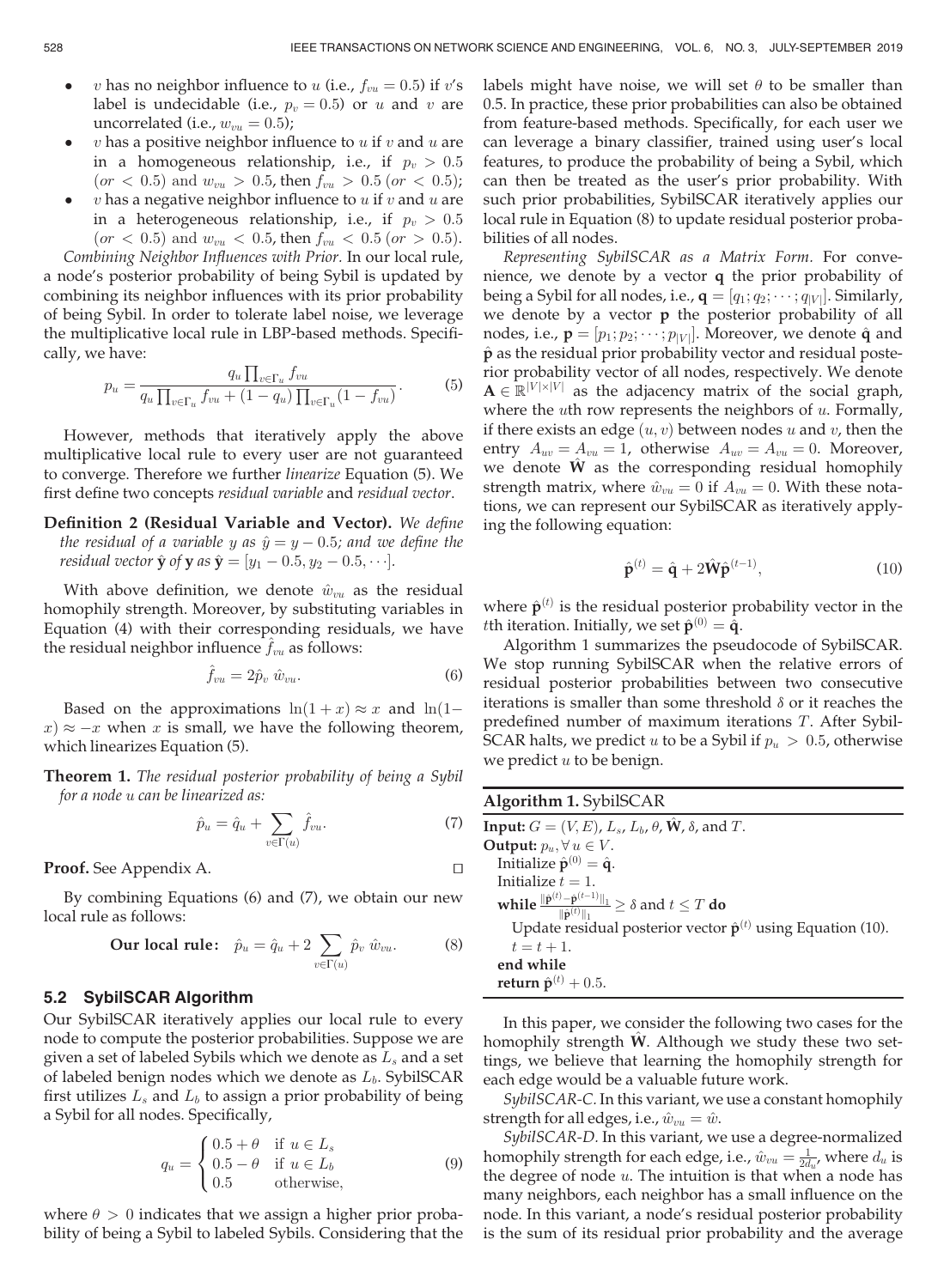residual posterior probability of its neighbors. We note that SybilSCAR-D essentially uses the RW-based neighbor influence proposed by SybilWalk [16]. The differences with Sybil-Walk include 1) SybilWalk resets the residual posterior probabilities of labeled nodes to their residual prior probabilities in each iteration, and 2) SybilWalk does not consider prior probabilities of unlabeled nodes.

## 6 THEORETICAL ANALYSIS

We first analyze the convergence condition of SybilSCAR. Then we analyze its peformance bound. Finally, we analyze its computational complexity.

## 6.1 Convergence Condition

We analyze the condition when SybilSCAR converges.

Lemma 1 (Sufficient and Necessary Convergence Condition for a Linear System [41]). Suppose we are given an iterative linear process:  $\mathbf{y}^{(t)} \leftarrow \mathbf{c} + \mathbf{M} \mathbf{y}^{(t-1)}.$  The linear process converges with any initial choice  $y^{(0)}$  if and only if the spectral radius<sup>1</sup> of **M** is smaller than 1, i.e.,  $\rho(\mathbf{M}) < 1$ .

#### **Proof.** See [41].

Based on Equation (10) and Lemma 1, we are able to analyze the convergence condition of SybilSCAR.

Theorem 2 (Sufficient and Necessary Convergence Condition of SybilSCAR). The sufficient and necessary condition that makes SybilSCAR converge is equivalent to

$$
\rho(\hat{\mathbf{W}}) < \frac{1}{2}.\tag{11}
$$

**Proof.** By directly using Lemma 1 in Equation (10).  $\Box$ 

Theorem 2 provides a strong sufficient and necessary convergence condition. However, in practice using Theorem 2 is computationally expensive, as it involves computing the largest eigenvalue with respect to spectral radius of W. Hence, we instead derive a sufficient condition for SybilSCAR's convergence, which enables us to set  $\hat{w}$  with cheap computation. Specifically, our sufficient condition is based on the fact that any norm is an upper bound of the spectral radius [42], i.e.,  $\rho(\mathbf{M}) \le ||\mathbf{M}||$ , where  $|| \cdot ||$  indicates some matrix norm. In particular, we use the induced  $l_{\infty}$  matrix norm  $\|\cdot\|_{\infty}$ . <sup>2</sup> In this way, our sufficient condition for convergence is as follows:

# Theorem 3 (Sufficient Convergence Condition of SybilSCAR). A sufficient condition that makes SybilSCAR converge is

$$
\|\hat{\mathbf{W}}\|_{\infty} < \frac{1}{2}.\tag{12}
$$

**Proof.** As  $\rho(\mathbf{W}) \leq ||\mathbf{W}||_{\infty}$ , we achieve the sufficient condition by enforcing  $2\|\hat{\mathbf{W}}\|_{\infty} < 1$ , and thus  $\|\hat{\mathbf{W}}\|_{\infty} < \frac{1}{2}$ .  $\frac{1}{2}$ .  $\Box$ 

Next, we derive the sufficient convergence condition for SybilSCAR-C and SybilSCAR-D, respectively.

1. The spectral radius of a square matrix is the maximum of the absolute values of its eigenvalues.

TABLE 1 Summary of Theoretical Guarantees of Various Structure-Based Methods

| Method           | #Accepted Sybils             |
|------------------|------------------------------|
| SybilGuard [9]   | $O(g\sqrt{ V  \log  V })$    |
| SybilLimit [10]  | $O(q \log  V )$              |
| SybilInfer [11]  |                              |
| SybilRank [8]    | $O(q \log  V )$              |
| CIA [13]         |                              |
| Integro [14]     | $O(q \log  V )$              |
| SybilBelief [18] |                              |
| SybilSCAR-D      | $O(\frac{g \log  V }{d(S)})$ |

g is the number of attack edges (sum of weights on the attack edge for Íntegro) and d(B)<sub>min</sub> is the mini-<br>mum node degree i<u>n t</u>he benign region. SybilGuard requires  $g = o(\sqrt{|V|}/\log |V|)$ . The symbol "–" means the corresponding bound is unknown.

SybilSCAR-C. By applying Theorem 3, we have the sufficient condition for SybilSCAR-C to converge as  $\hat{w}$  <  $2\|\vec{A}\|_{\odot}$  $\frac{1}{2\|\mathbf{A}\|_{\infty}} = \frac{1}{2\max_{u \in V} d_u}$ . Note that our result provides a guideline to set  $\hat{w}$ , i.e., once  $\hat{w}$  is smaller than the inverse of 2 times of the maximum node degree, SybilSCAR-C is guaranteed to converge. In practice, however, some nodes (e.g., celebrities) could have orders of magnitude bigger degrees than the others (e.g., ordinary people), and such nodes make  $\hat{w}$  very small. In our experiments, we found that SybilSCAR-C can still converge when replacing the maximum node degree with the average node degree.

SybilSCAR-D. In this case, the summation of each row of  $\hat{W}$  has a fixed value  $\frac{1}{2}$ . Therefore,  $\|W\|_{\infty} = \frac{1}{2}$ . In practice, it is often  $\rho(\hat{\mathbf{W}}) < \|\hat{\mathbf{W}}\|_{\infty}$ , which implies that  $\rho(\hat{\mathbf{W}}) < \frac{1}{2}$ . Therefore, SybilSCAR-D is also convergent.

## 6.2 Security Guarantee

Existing RW-Based Methods. Some existing RW-based Sybil detection methods [8], [9], [10], [11], [14] have theoretical guarantees on the number of Sybils that are falsely accepted into a social network. For instance, Table 1 shows the theoretical guarantees of some representative methods. These guarantees are achieved based on the assumption that the benign region of the social network is fast-mixing [43]. Roughly speaking, a graph is fast mixing if a random walk on the graph converges to its stationary distribution in  $O(\log |V|)$  iterations.

SybilSCAR. We will derive security guarantee for a "weaker" version of SybilSCAR-D. In SybilSCAR-D, in each iteration, a node's residual posterior probability is the sum of its residual prior probability and the average residual posterior probability of its neighbors. In other words, in each iteration, a node's prior probability is injected to influence the dynamics of nodes' residual posterior probabilities, which makes it harder to analyze the dynamics of residual posterior probabilities. Therefore, we consider a weaker version of SybilSCAR-D, in which the nodes' residual prior probabilities are only injected in the initialization step. In other words, we have

$$
\hat{\mathbf{p}}^{(0)} = \hat{\mathbf{q}} \tag{13}
$$

$$
\hat{p}_u^{(t+1)} = \sum_{v \in \Gamma(u)} \frac{\hat{p}_v^{(t)}}{d_u}.
$$
\n(14)

This version of SybilSCAR-D has a converged solution that every node has the same residual posterior probability, i.e.,

<sup>2.</sup>  $\|\mathbf{M}\|_{\infty} = \max_i \sum_j |\mathbf{M}_{ij}|$ , the maximum absolute row sum of the matrix.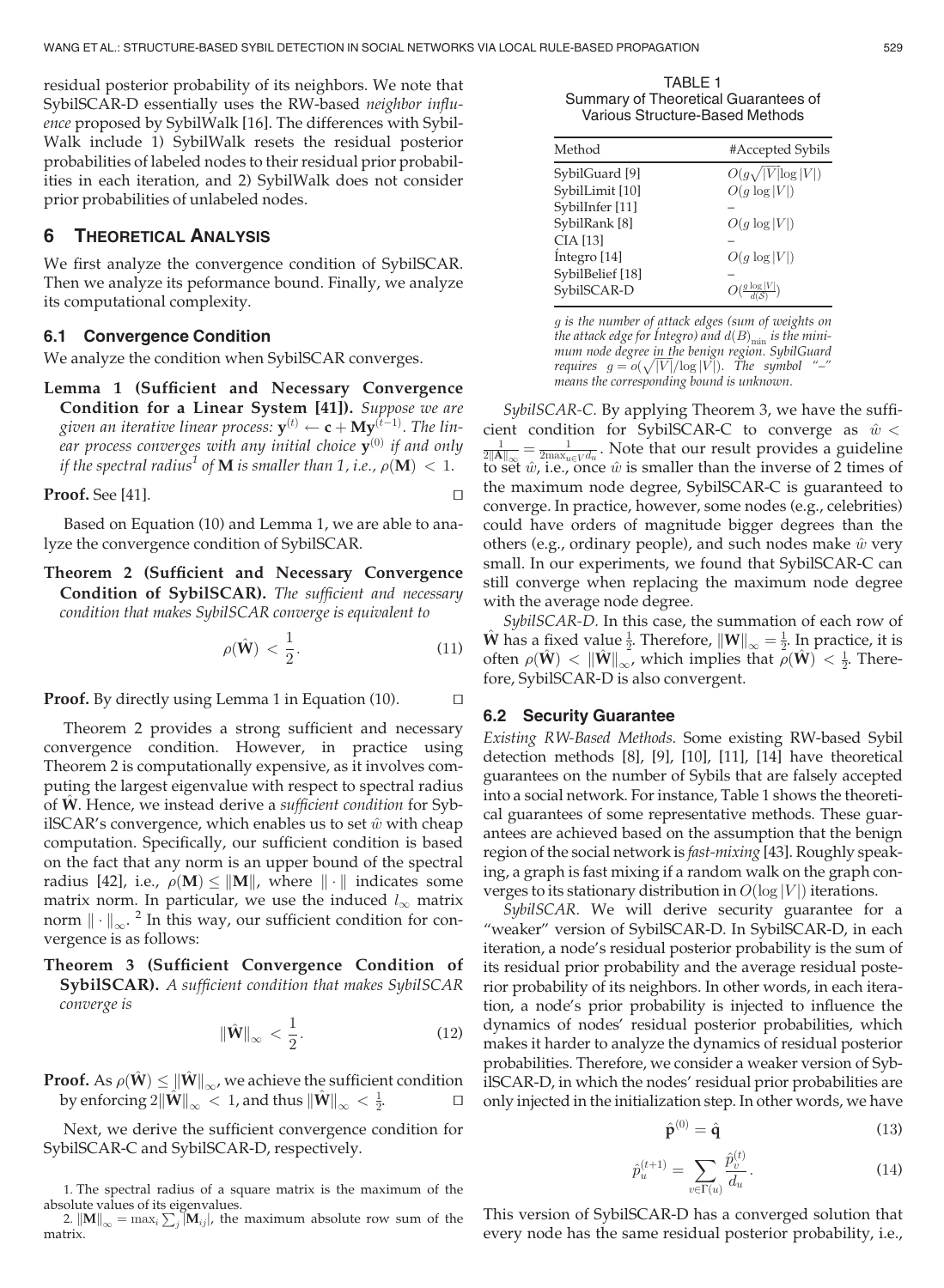

Fig. 3. Residual posterior probabilities of unlabeled benign nodes.

 $\hat{p}_u = \pi$  for every node u is a solution for SybilSCAR-D. We have the following security guarantee for this version of SybilSCAR-D:

Theorem 4. Suppose SybilSCAR-D only leverages the nodes' prior probabilities in the initialization step, residual posterior probabilities in the benign region converge in  $O(\log |V|)$ ) iterations (this is similar to the fast mixing assumption of RW-based methods), the attacker randomly establishes g attack edges, and we are only given some labeled benign nodes. Then, the total number of Sybils whose residual posterior probabilities of being Sybil are lower than those of certain benign nodes is bounded by  $O(\frac{g \log |V|}{d(S)})$ , where  $d(S)$  is the average node degree in the Sybil region.

#### **Proof.** See Appendix B.

Theorem 4 implies that when Sybils are more densely connected among themselves (i.e., the average degree  $d(S)$  is larger), it is easier for SybilSCAR to detect them. An intuitional explanation is that, when the Sybil region is more dense, a larger proportion of the residual posterior probabilities would be propagated among the Sybil region. Table 1 summarizes the theoretical performance bound of existing structure-based methods. For SybilRank, Integro, and CIA, the metric #accepted Sybils means the number of Sybils that are ranked lower than certain benign nodes. For the rest of methods, #accepted Sybils means the number of Sybils that are classified as benign. As we can see, our SybilSCAR achieves the tightest bound on the number of falsely accepted Sybils. We note that deriving security guarantee for SybilSCAR-C is still an open challenge. However, as we will demonstrate in our experiments, SybilSCAR-C outperforms SybilSCAR-D.

One key assumption of Theorem 4 is that residual posterior probabilities in the benign region converge after  $O(\log |V|)$  iterations. In other words, nodes in the benign region have similar residual posterior probabilities after  $O(\log |V|)$ ) iterations. We validate this assumption via simulations. Specifically, we synthesize a benign region and a Sybil region with 1,000 nodes and an average degree of 40 via the Erdos–Renyi (ER) model [44] or the Preferential Attachment (PA) model [45]; we randomly add 1,000 attack edges between the two regions; and we randomly label 10 benign nodes as the training set. Fig. 3 shows the residual posterior probabilities of unlabeled benign nodes after  $log|V|$  iterations. We observe that unlabeled benign nodes have similar residual posterior probabilities.

#### 6.3 Complexity Analysis

SybilSCAR (both SybilSCAR-C and SybilSCAR-D), state-ofthe-art RW-based methods [8], [12], [13], and LBP-based

TABLE 2 Dataset Statistics

| Dataset  | #Nodes     | #Edges        | Ave. degree |
|----------|------------|---------------|-------------|
| Facebook | 4.039      | 88.234        | 43.69       |
| Enron    | 33.696     | 180,811       | 10.73       |
| Epinions | 75.877     | 811,478       | 21.39       |
| Twitter  | 41.652.230 | 1,202,513,046 | 57.74       |

method [18] have the same space complexity, i.e.,  $O(|E|)$ , and their time complexity is  $O(t|E|)$ , where t is the number of iterations. Although SybilSCAR and SybilBelief (a LBPbased method) have the same asymptotic space and time complexity, SybilSCAR is several times more space efficient and significantly more time efficient than SybilBelief in practice, as we demonstrate in our experiments. This is because SybilBelief needs to store neighbor influences (i.e.,  $m_{vu}(x_u)$  in both directions of every edge and update them in every iteration.

Parallel Implementation. SybilSCAR, state-of-the-art RWbased methods [8], [12], [13], and LBP-based methods [18], [19] can be easily implemented in parallel. Specifically, we can divide nodes into groups, and a thread or computer applies the corresponding local rule to a group of nodes iteratively.

## 7 EMPIRICAL EVALUATIONS

We compare our SybilSCAR-C and SybilSCAR-D with SybilRank [8], a state-of-the-art RW-based method, and SybilBelief [18], a state-of-the-art LBP-based method, in terms of accuracy, robustness to label noise, scalability, and convergence.

#### 7.1 Experimental Setup

#### 7.1.1 Dataset Description

We use 1) three real-world social networks with synthesized Sybils and 2) a large-scale Twitter dataset with real Sybils for evaluations. Table 2 shows some basic statistics about our datasets.

Social Networks with Synthesized Sybils. We use a real social graph as the benign region while synthesizing the Sybil region and adding attack edges between the two regions uniformly at random. There are different ways to synthesize the Sybil region. For instance, we can use a network model (e.g., Preferential Attachment (PA) model [45]) to generate a Sybil region. A Sybil region that is synthesized by a network model might be structurally very different from the benign region, e.g., although the PA model can generate graphs that have similar degree distribution with real social networks, the generated graphs have very small clustering coefficients, which is very different from realworld social networks. Such structural difference could bias Sybil detection results [40]. Moreover, a Sybil region synthesized by a network model like PA does not have community structures, making it unrealistic. Therefore, following recent studies [18], [40], we consider a Sybil attack in which the Sybil region is a replicate of the benign region. This way of synthesizing the Sybil region can avoid the structural difference between the two regions, and both Sybil region and benign region have complex community structures.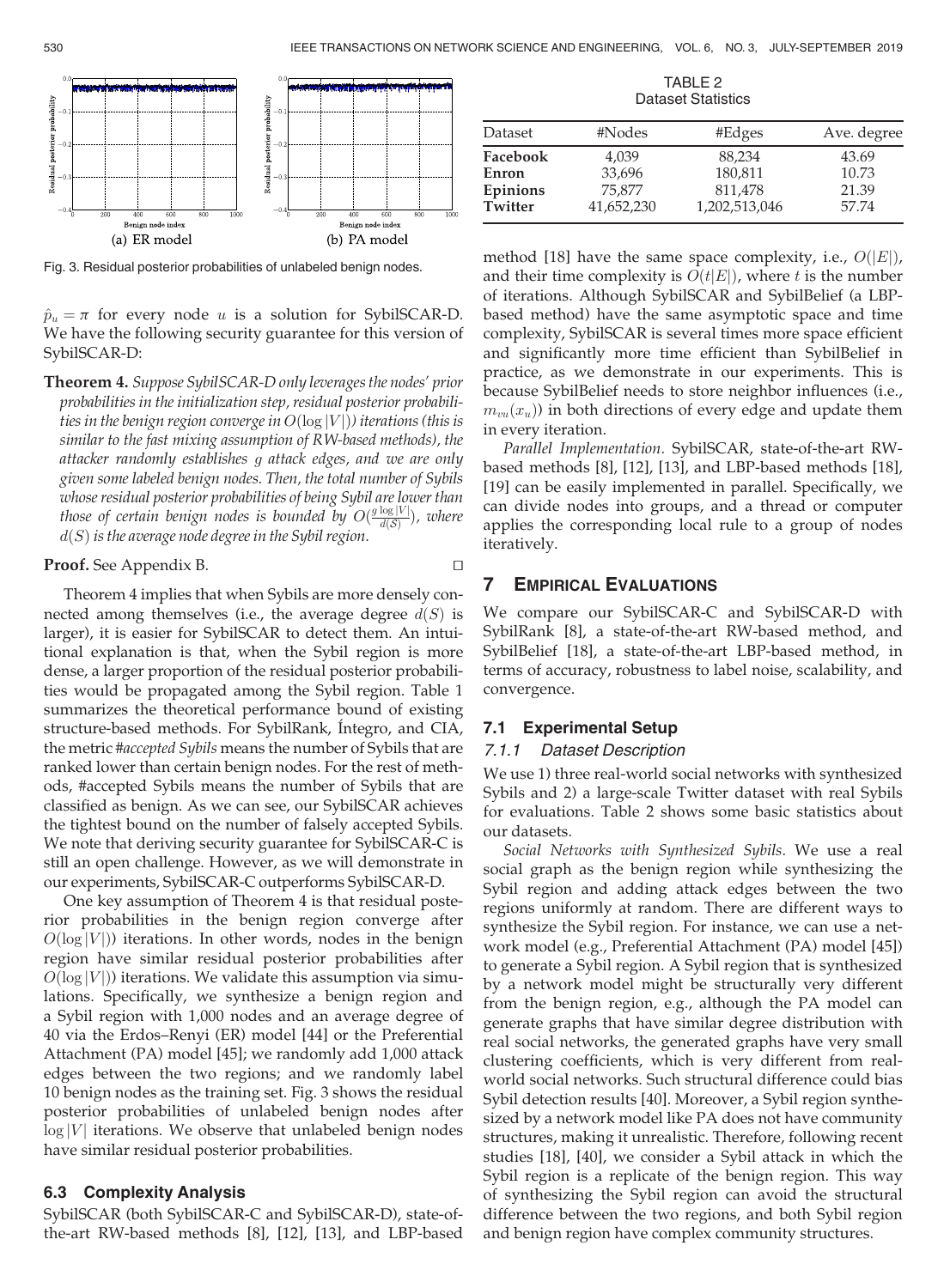

Fig. 4. AUCs of compared methods as the number of attack edges becomes large. SybilSCAR-C and SybilSCAR-D are substantially more accurate than SybilRank, and SybilSCAR-C is slightly more accurate than SybilBelief and SybilSCAR-D, when the number of attack edges is large.

We utilize three social networks, i.e., Facebook (4,039 nodes and 88,234 edges), Enron (33,696 nodes and 180,811 edges), and Epinions (75,877 nodes and 811,478 edges), to represent different application scenarios. We obtained these datasets from SNAP (<http://snap.stanford.edu/> data/ index.html). A node in Facebook dataset represents a user in Facebook, and two nodes are connected if they are friends. A node in Enron dataset represents an email address, and an edge between two nodes indicate at least one email was exchanged between the two corresponding email addresses. Epinions is a who-trust-whom online social network of a general consumer review site Epinions.com. The nodes in Epinions denote members of the site. And in order to maintain quality, Epinsons encourages users to specify which other users they trust, and uses the resulting web of the trust to order the product reviews seem by each person. For each social network, we use it as the benign region and replicate it as a Sybil region. Moreover, without otherwise mentioned, we add 1,000 attack edges uniformly at random.

Twitter Dataset with Real Sybils. We obtained a snapshot of a large-scale Twitter follower-followee network crawled by Kwak et al. [46]. We transformed the follower-followee network into an undirected one via keeping an edge between two users if there are at least one directed edge between them. The undirected Twitter graph has 41,652,230 nodes and 1,202,513,046 edges, with an average degree of 57.74. To perform evaluation, we need ground truth labels of the users. Since the Twitter network includes users' Twitter IDs, we wrote a crawler to visit each user's profile using Twitter's API, which told us the status (i.e., active, suspended, or deleted) of each user. We found that 205,355 users were suspended by Twitter and we treated them as Sybils; 36,156,909 users were still active and we treated them as benign users. The remaining 5,289,966 users were deleted. As deleted users could be deleted by Twitter or by users themselves, we could not distinguish the two cases without accessing to Twitter's internal data. Therefore, we treat them as unlabeled users. The average number of attack edges per Sybil is 181.55. Therefore, the Twitter network has a very weak homophily. Note that the number of benign users and the number of Sybils are very unbalanced, i.e., the number of labeled benign users is 176 times larger than the number of labeled Sybils.

Training and Testing Sets. For a social network with synthesized Sybils, we select 200 nodes uniformly at random and use them as a training dataset. For the Twitter dataset, we select 500,000 nodes uniformly at random and use them as a training dataset. The remaining benign and Sybil nodes are used as testing data.

## 7.1.2 Compared Methods

We compare SybilSCAR-C and SybilSCAR-D with Sybil-Rank [8], a state-of-the-art RW-based method, and SybilBelief [18], a state-of-the-art LBP-based method. In addition, we use random guessing as a baseline.

For SybilSCAR-C and SybilSCAR-D, we set  $\theta = 0.1$  to consider possible label noises, i.e., we assign a prior probability 0.6, 0.4, and 0.5 to labeled Sybils, labeled benign users, and unlabeled nodes, respectively. We set  $\delta = 10^{-3}$  and  $T = 20$ . Considering different average degrees of Facebook, Enron, Epinions, and Twitter, we set  $\hat{w} = 0.01$ , 0.04, 0.02, and 0.01 for SybilSCAR-C, respectively. We set the parameters of SybilRank and SybilBelief according to the papers that introduced them. For instance, for SybilBelief, the edge weight is set to be 0.9 for all edges; SybilRank requires early termination, and we set the number of iterations as  $\lceil \log(|V|) \rceil$ .

We implemented SybilRank, SybilSCAR-C, and SybilS-CAR-D in C++. We obtained a basic implementation of SybilBelief (also in C++) from its authors and optimized the implementation. We performed all our experiments on a Linux machine with 16 GB memory and 8 cores.

#### 7.2 Ranking Accuracy

# 7.2.1 Results on Social Networks with Synthesized Sybils

Viswanath et al. [47] demonstrated that Sybil detection methods can be treated as ranking mechanisms, and they can be evaluated using Area Under the Receiver Operating Characteristic Curve (AUC). Therefore, we adopt AUC to evaluate ranking accuracy. Suppose we rank nodes with respect to their posterior reputation/probability of being a Sybil in a descending order. AUC is the probability that a randomly selected Sybil ranks higher than a randomly selected benign node. Note that random guessing, which ranks all nodes uniformly at random, has an AUC of 0.5.

Fig. 4 shows AUCs of the compared methods as we increase the number of attack edges from 1,000 to 100,000. We have three observations. First, when a social network has strong homophily, i.e., the number of attack edges is small, all the compared methods achieve very high AUCs. For instance, SybilRank, SybilBelief, SybilSCAR-C, and SybilS-CAR-D all achieve AUCs that are close to 1 when the number of attack edges is less than 1,000. Second, SybilSCAR-C,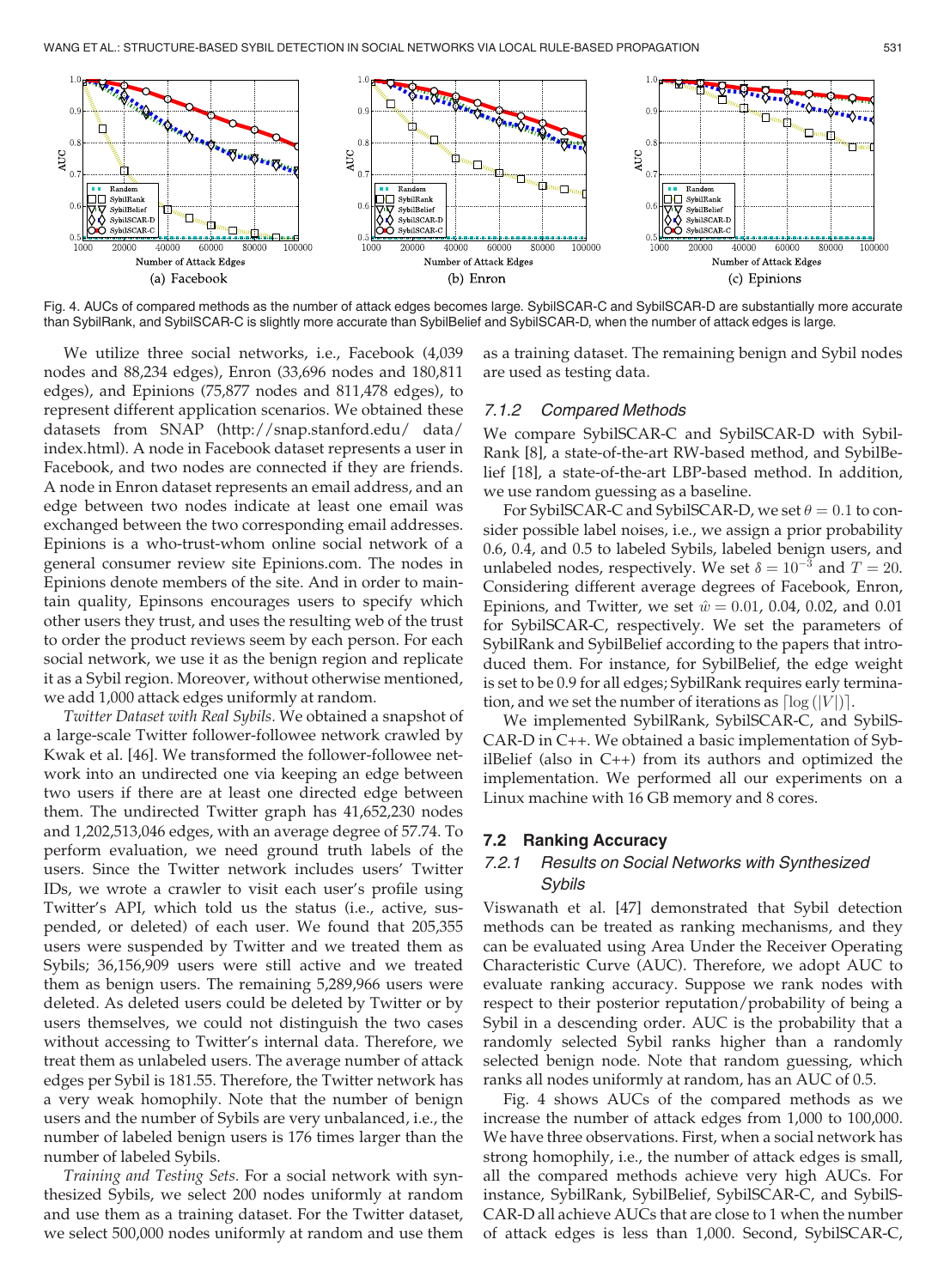SybilSCAR-D, and SybilBelief are substantially more accurate than SybilRank when the number of attack edges becomes large, i.e., the social networks have weak homophily. A possible reason is that SybilSCAR-C, SybilSCAR-D, and SybilBelief can leverage both labeled benign users and labeled Sybils in the training dataset. Third, SybilSCAR-C achieves slightly larger AUCs than SybilBelief and SybilSCAR-D. Compared with SybilBelief, SybilSCAR-C uses a new neighbor influence by directly modeling the homophily property of the social network. Compared with SybilSCAR-D, SybilSCAR-C uses a constant weight for all edges, which may make the labeled nodes have larger influence to their neighbors.

# 7.2.2 Results on the Large-Scale Twitter Dataset

The AUCs of SybilRank, SybilBelief, SybilSCAR-D, and SybilSCAR-C are 0.37, 0.76, 0.77, and 0.80, respectively. SybilRank performs worse than random guessing. Sybil-SCAR-C performs better than SybilSCAR-D, which is comparable with SybilBelief. These results are consistent with those in social networks with synthesized Sybils, because the number of attack edges in the Twitter dataset is very large. We note that these AUCs are obtained via using a balanced training dataset. Specifically, among the 500,000 nodes in the training dataset, benign nodes are much more than Sybils; we subsample some benign nodes such that we have the same number of benign nodes and Sybils, and we use them as a balanced training dataset. We found that all the methods have very low AUCs (worse than random guessing) if we use the original unbalanced training dataset consisting of the randomly sampled 500,000 nodes. It would be an interesting future work to theoretically understand the impact of balanced/unbalanced training dataset on the accuracy of these methods.

In practice, the ranking of users can be used as a priority list to guide human workers to manually inspect users and detect Sybils. In particular, inspecting users according to their rankings could aid human workers to detect more Sybils than inspecting randomly picked users, within the same amount of time. When ranking is used for such purpose, the number of Sybils in top-ranked users is important because human workers can only inspect a limited number of users. AUC measures the overall ranking performance, but it cannot tell Sybils among the top-ranked users. Therefore, we further compare the considered methods using the fraction of Sybils in top-ranked users.

Specifically, for each method, we divide the top-10K users obtained by the method into 10 intervals, where each interval has 1K users. Fig. 5 shows the fraction of Sybils in each 1K-user interval for the compared methods. First, SybilSCAR-C performs better than SybilBelief. Specifically, the fraction of Sybils ranges from 74.2 to 99.3 percent in the top-10 1K-user intervals for SybilSCAR-C, while the range is from 35.0 to 97.4 percent for SybilBelief. Second, SybilSCAR-C and SybilBelief outperform SybilS-CAR-D, which demonstrates that the predefined constant edge weight is more informative than degree-normalized edge weight for ranking Sybils. Third, SybilRank is close to random guessing.

We note that SybilWalk [16] was shown to achieve good results on the same Twitter dataset. However, SybilWalk heavily preprocessed the Twitter dataset (e.g., identifying



Fig. 5. Fraction of Sybils in top ranked intervals on the Twitter dataset. SybilSCAR-C performs better than SybilBelief and SybilSCAR-D, while SybilSCAR-D and SybilBelief perform much better than SybilRank.

the high-degree nodes that have many attack edges and removing them) to significantly reduce the number of attack edges. We did not perform such preprocessing since it is time-consuming to identify such nodes in practice. Without such preprocessing, SybilWalk has similar performance with SybilSCAR-D.

#### 7.3 Robustness to Label Noise

In practice, a training dataset might have noises, i.e., some labeled benign users are actually Sybils and some labeled Sybils are actually benign. Such noises could be introduced by human mistakes [23]. Thus, one natural question is how label noise impacts the accuracy of detection methods.

For a given level of noise  $\tau\%$ , we randomly choose  $\tau\%$  of labeled Sybils in the training dataset and mislabel them as benign users; and we also sample  $\tau\%$  of labeled benign users in the training dataset and mislabel them as Sybils. We vary  $\tau\%$  from 10 to 50 percent with a step size of 10 percent. Note that we didn't perform experiments for  $\tau\% > 50\%$  as all these methods cannot detect Sybils when a majority of labels are incorrect. Fig. 6 shows the AUCs of SybilRank, SybilBelief, SybilSCAR-C, and SybilSCAR-D on Facebook (note that we have similar results on Enron and Epinions, and thus omit them for simplicity) and Twitter datasets against different levels of label noises. We observe that 1) SybilSCAR-C has the best robustness against label noise; 2) SybilBelief is slightly more robust than SybilSCAR-D to label noise; 3) SybilSCAR-C, SybilSCAR-D, and SybilBelief are more robust to label noise than SybilRank. For instance, on the Facebook dataset, SybilSCAR-C and SybilBelief can tolerate label noise up to 40 percent, SybilSCAR-D can tolerate label noise up to 30 percent, while SybilRank performs worse than random guessing when label noise is higher than 20 percent.

We believe it is an interesting future work to theoretically understand the robustness to label noise of different methods. In the following, we provide a possible explanation on why SybilSCAR-C, SybilSCAR-D, and SybilBelief are more robust to label noise than SybilRank. When there are label noises, some benign nodes are treated as Sybils. The edges between these nodes and the rest of benign nodes become attack edges, while the original attack edges that connect with these nodes become edges in the new Sybil region. Similarly, some Sybils are mislabeled as benign nodes. The edges between these nodes and the rest of Sybils are treated as attack edges, while the original attack edges that connect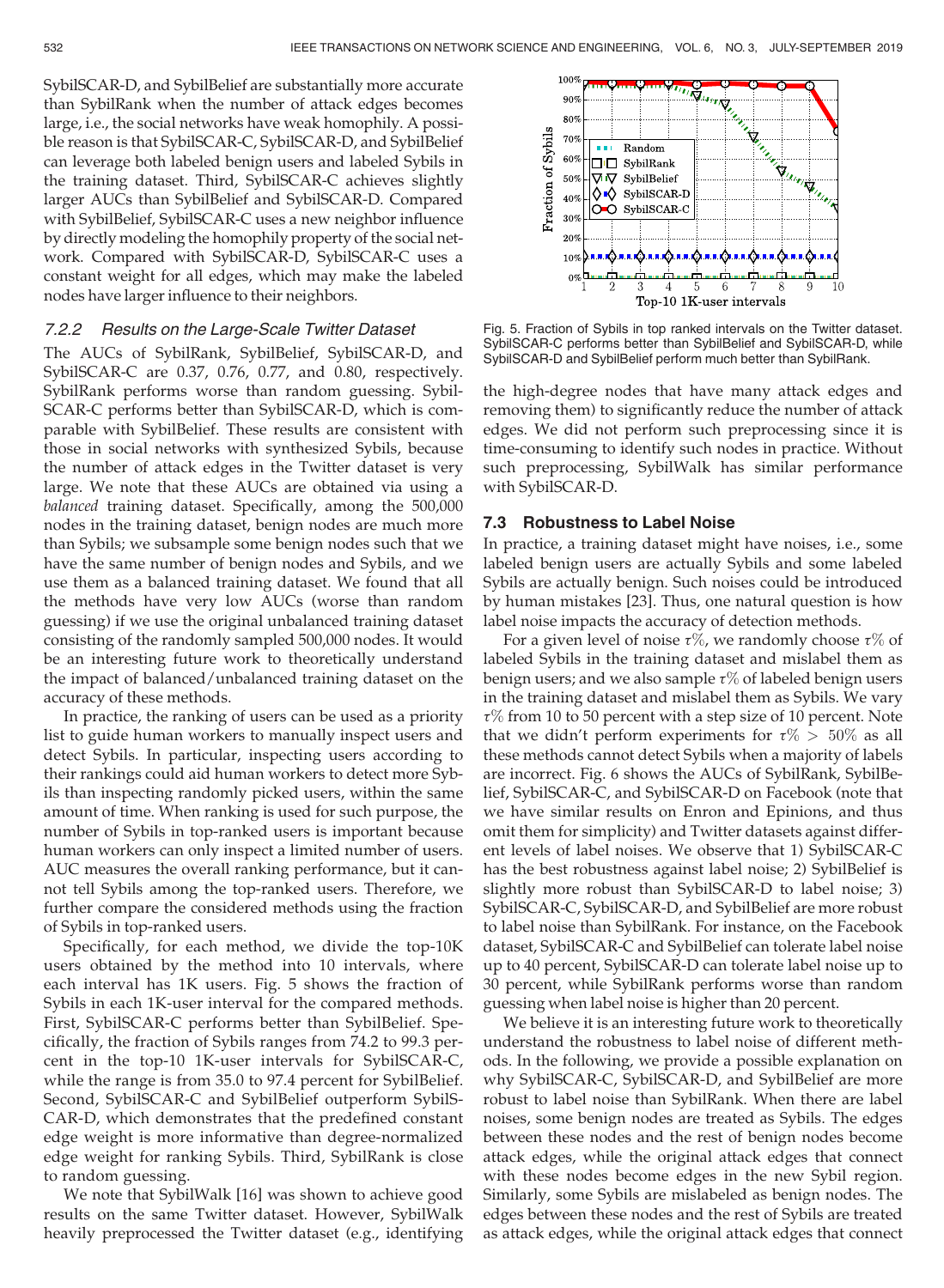

Fig. 6. AUCs of SybilRank, SybilBelief, SybilSCAR-D, and SybilSCAR-C versus level of label noise. SybilSCAR-C is slightly better than SybilSCAR-D and SybilBelief, while they are much more robust to label noise than SybilRank. Note that SybilBelief and SybilSCAR-C overlap in (a).

with these nodes become edges in the new benign region. Since we randomly sample mislabeled nodes, the new attack edges are likely to be more than the original attack edges that become edges within the new benign region or Sybil region. Therefore, SybilSCAR-C, SybilSCAR-D, and SybilBelief outperform SybilRank, because they can tolerate a larger number of attack edges. Moreover, when label noise is larger than a certain threshold (this threshold is graphdependent), the new attack edges are more than what SybilSCAR-C, SybilSCAR-D, and SybilBelief can tolerate, and thus their performance degrades significantly.

# 7.4 Scalability

We evaluate scalability in terms of the peak memory and time used by each method. Because evaluating scalability requires social networks with varying number of edges, we evaluate scalability on synthesized graphs with different number of edges. Note that our purpose here is not to concern about the accuracy, which depends on the number of iterations of each method. Thus, to avoid the bias introduced by the number of iterations, we run all methods with the same number of iterations.

Fig. 7 exhibits the peak memory and time used by Sybil-Rank, SybilBelief, and SybilSCAR-C (SybilSCAR-D has the same complexity with SybilSCAR-C, and thus we omit its results for simplicity) for different number of edges with 20 iterations. We observe that: 1) all methods have linear space and time complexity, which is consistent with our theoretical analysis in Section 6.3; 2) SybilRank and SybilSCAR-C use almost the same space and time; 3) SybilSCAR-C requires a few times less memory than SybilBelief and is one order of magnitude faster than SybilBelief. The reason is that SybilBelief needs a large amount of resources to store and maintain the neighbor influence on every edge. We note that we optimized the implementation of Sybil-Belief provided by its authors, and our optimized version is one order of magnitude faster than the unoptimized version. Using the unoptimized implementation, SybilSCAR is around two orders of magnitude faster than SybilBelief, which was reported in [48].

#### 7.5 Convergence

We define a relative error of residual posterior probability<br>vectors of SybilSCAR-C (or SybilSCAR D D) as  $\|\hat{\mathbf{p}}^{(t)} - \hat{\mathbf{p}}^{(t-1)}\|$ vectors of SybilSCAR-C (or SybilSCAR-D) as wectors of *sybhscrived* (or *sybhscriveD)* as  $-\frac{\|\hat{\mathbf{p}}^{(t)}\|_1}{\|\hat{\mathbf{p}}^{(t)}\|_1}$ , where  $\hat{\mathbf{p}}^{(t)}$  is the residual vector of posterior probability pro-, duced by SybilSCAR-C (or SybilSCAR-D) in the tth iteration. Similarly, we can define relative errors for SybilRank



Fig. 7. Space and time efficiency of SybilRank, SybilBelief, and SybilSCAR-C (SybilSCAR-D has the same space and time efficiency with SybilS-CAR-C), versus number of edges. SybilSCAR-C and SybilRank have almost the same space and time efficiency, while SybilSCAR-C is several times more space efficient and one order of magnitude more time efficient than SybilBelief.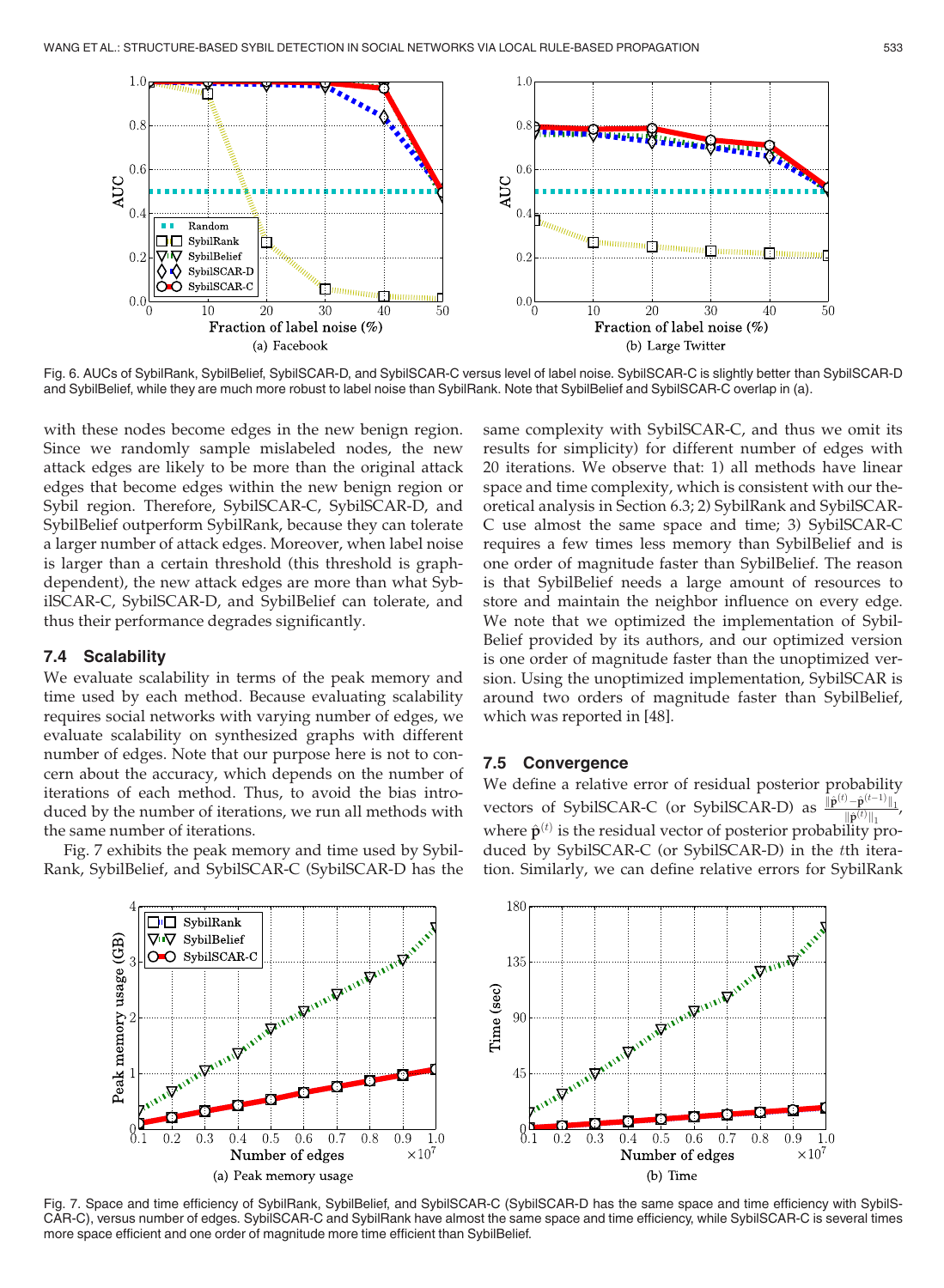

Fig. 8. Relative errors of SybilRank, SybilBelief, SybilSCAR-D, and SybilSCAR-C versus the number of iterations on Facebook with 1,000 attack edges. SybilRank, SybilSCAR-D, and SybilSCAR-C can converge, but SybilBelief cannot.

and SybilBelief using their vectors of posterior reputation/ probability. Fig. 8 shows the relative errors versus the number of iterations on Facebook with 1,000 attack edges. We observe that 1) SybilSCAR-C, SybilSCAR-D, and SybilRank converge after several iterations; and 2) the relative errors of SybilBelief oscillate. SybilBelief does not converge because there exists many loops in real-world social networks and LBP may oscillate on graphs with loops, as pointed out by the author of LBP [22].

## 7.6 Impact of the Parameter  $\theta$

The parameter  $\theta$  is the residual prior probability of labeled nodes. Fig. 9 shows the AUCs of SybilSCAR-D and Sybil-SCAR-C for different  $\theta$  and different levels of label noise, where the dataset is Facebook. Note that  $\theta$  should be in the range (0, 0.5]. Therefore, we explored the values 0.1, 0.2, 0.3, 0.4, and 0.5. We observe that both SybilSCAR-D and Sybil-SCAR-C are stable with respect to the choice of  $\theta$ .

# 7.7 Summary

We summarize our key observations as follows:

 Compared to SybilRank, SybilSCAR-C and Sybil-SCAR-D are substantially more accurate and more robust to label noise.

- Compared to SybilBelief, SybilSCAR-C is more accurate, significantly more scalable, and guaranteed to converge.
- SybilSCAR-C outperforms SybilSCAR-D, showing that a constant edge weight is more informative than degree-normalized edge weight for Sybil detection.
- SybilSCAR-C and SybilSCAR-D are stable with respect to the prior probabilities of the labeled nodes.

# 8 CONCLUSION AND FUTURE WORK

In this work, we first propose a local rule based framework to unify state-of-the-art Random Walk-based and Loopy Belief Propagation-based Sybil detection methods. Our framework makes it possible to analyze and compare different Sybil detection methods in a unified way. Second, we design a new local rule. Our local rule integrates advantages of RW-based methods and LBP-based methods, while overcoming their limitations. Third, we perform both theoretical and empirical evaluations. Theoretically, SybilSCAR has a tighter asymptotical bound on the number of Sybils that are falsely accepted into the social network than existing structure-based methods. Moreover, SybilSCAR can guarantee to converge. Empirically, our experimental results on both synthesized Sybils and real-world Sybils demonstrate that SybilSCAR is more accurate and more robust to label noise than SybilRank, while SybilSCAR is more accurate and significantly more scalable than SybilBelief.

Future research directions include 1) learning the homophily strength for each edge; 2) theoretically analyzing different local rules with respect to accuracy and robustness to label noise; 3) theoretically understanding the impacts of balanced/unbalanced training dataset; and 4) applying SybilSCAR to detect other types of Sybils such as web spams, fake reviews, fake likes, etc.

# APPENDIX A PROOF OF THEOREM 1

We denote  $\mathcal{Z}_u = q_u \prod_{v \in \Gamma(u)} f_{vu} + (1 - q_u) \prod_{v \in \Gamma(u)} (1 - f_{vu}).$ Rewriting  $p_u = \frac{1}{\mathcal{Z}_u} q_u \prod_{v \in \Gamma(u)} \hat{f}_{vu}$  with the corresponding residual variables yields



Fig. 9. AUCs of (a) SybilSCAR-D and (b) SybilSCAR-C for different levels of label noise and different values for the parameter  $\theta$ .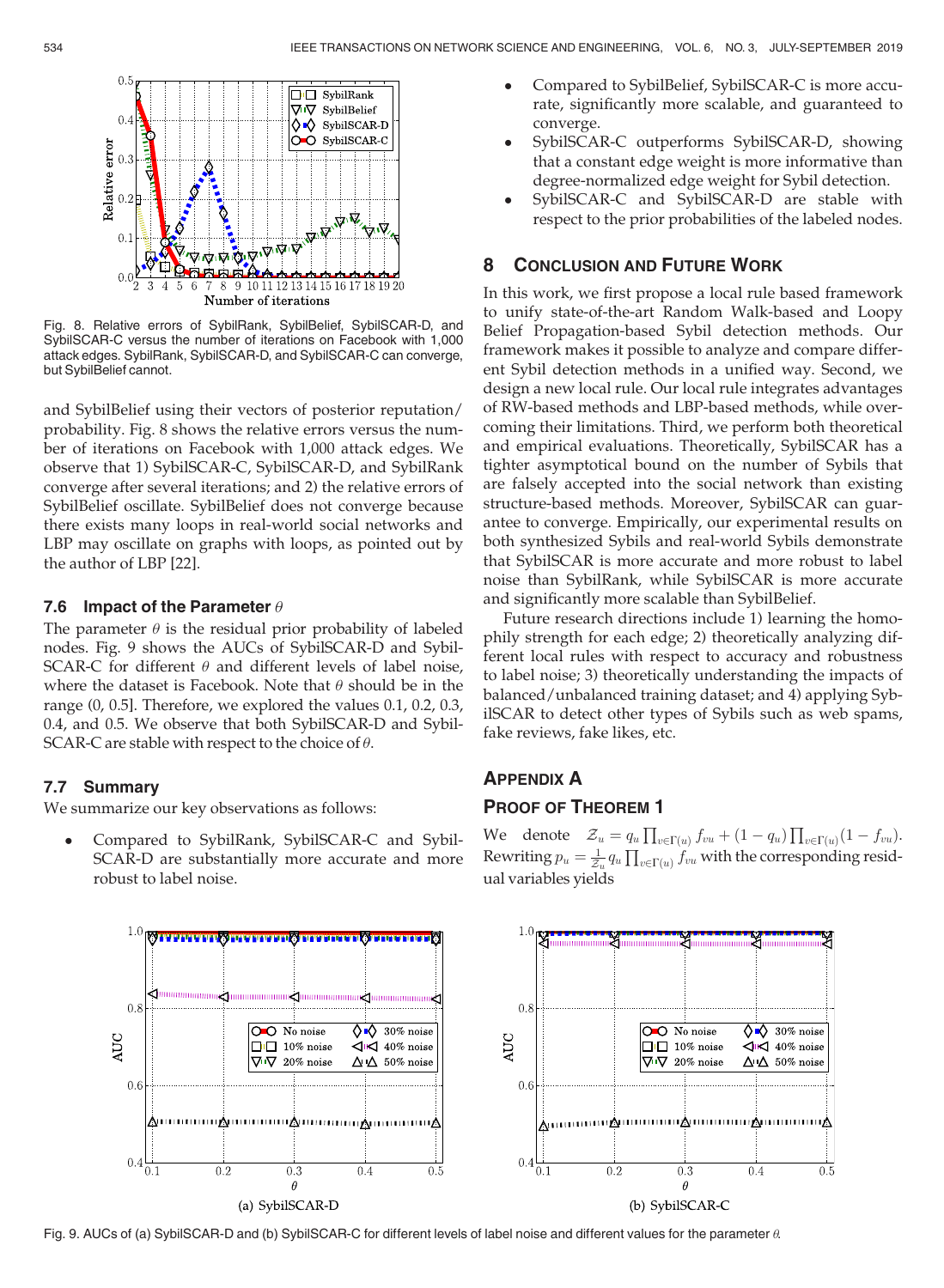$$
0.5 + \hat{p}_u = \frac{1}{\mathcal{Z}_u} (0.5 + \hat{q}_u) \prod_{v \in \Gamma(u)} (0.5 + \hat{f}_{vu})
$$
  
\n
$$
\implies \ln(1 + 2\hat{p}_u) = -\ln \mathcal{Z}_u + \ln(1 + 2\hat{q}_u) + \sum_{v \in \Gamma(u)} \ln(0.5 + \hat{f}_{vu})
$$
  
\n
$$
= -\ln \mathcal{Z}_u + \ln(1 + 2\hat{q}_u) + \sum_{v \in \Gamma(u)} \ln(0.5) + \sum_{v \in \Gamma(u)} \ln(1 + 2\hat{f}_{vu}).
$$

Using approximation  $ln(1 + x) \approx x$  when x is small, we have:

$$
2\hat{p}_u = -\ln \mathcal{Z}_u + 2\hat{q}_u + |\Gamma(u)| \cdot \ln(0.5) + \sum_{v \in \Gamma(u)} 2\hat{f}_{vu}.
$$
 (15)

Similarly, via rewriting  $1 - p_u = \frac{1}{\mathcal{Z}_u}(1 - q_u) \prod_{v \in \Gamma(u)} (1 - f_{vu})$ with the corresponding residual variables and using approximation  $ln(1 - x) \approx -x$  when x is small, we have:

$$
-2\hat{p}_u = -\ln \mathcal{Z}_u - 2\hat{q}_u + |\Gamma(u)| \cdot \ln(0.5) - \sum_{v \in \Gamma(u)} 2\hat{f}_{vu}.
$$
 (16)

Adding Equation (15) with Equation (16) yields  $\ln \mathcal{Z}_u =$  $|\Gamma(u)| \cdot \ln(0.5)$ . Via substituting this relation into Equation (15) or (16), we have:

$$
\hat{p}_u = \hat{q}_u + \sum_{v \in \Gamma(u)} \hat{f}_{vu}.
$$
\n(17)

# APPENDIX B PROOF OF THEOREM 4

Overview. We leverage the classic analysis methods proposed by the authors of SybilRank. Specifically, SybilRank proposed the following three classic steps: 1) modeling the exchange of trust scores between benign region and Sybil region in each iteration, 2) modeling the trust score dynamics in the benign and Sybil regions, and 3) assuming the increased trust scores in the Sybil region all focus on a small group of Sybils. We follow these three steps to analyze residual posterior probabilities in the simplified version of SybilSCAR-D. However, one key difference is that SybilSCAR-D uses a different local rule with SybilRank, and thus the mathematical details in all the three steps are different.

Notations. We denote by  $\beta$  and  $\beta$  the set of benign nodes and Sybils, respectively. We denote by  $d(\mathcal{B})$  and  $d(\mathcal{S})$  the average degree of benign nodes and Sybil nodes, respectively. We denote by  $|\mathcal{B}|$  and  $|\mathcal{S}|$  the number of benign nodes and Sybils, respectively. For a node set  $N$ , we denote its *volume* as the sum of degrees of nodes in  $N$ , i.e.,  $Vol(N) =$  $\sum_{u \in \mathcal{N}} d_u$ . Moreover, we have

$$
C_{\mathcal{B}} = \frac{g}{Vol(\mathcal{B})}, \quad C_{\mathcal{S}} = \frac{g}{Vol(\mathcal{S})},\tag{18}
$$

which were introduced by SybilRank. We denote by  $\hat{P}^{(t)}_{\vec{B}}$ and  $\hat{P}^{(t)}_{\mathcal{S}}$  the average residual posterior probability of benign nodes and Sybils in the tth iteration, respectively. Initially,  $\hat{P}^{(0)}_{\mathcal{S}} = 0$  (since we do not consider labeled Sybils in the training dataset) and  $\hat{P}_{\mathcal{B}}^{(0)} < 0$ .

Exchange of Residual Posterior Probabilities Between Benign Region and Sybil Region. In the  $(t + 1)$ th iteration, the average residual posterior probability of Sybils and the average residual posterior probability of benign nodes can be approximated as follows:

$$
\hat{P}_{\mathcal{S}}^{(t+1)} = C_{\mathcal{S}} \hat{P}_{\mathcal{B}}^{(t)} + (1 - C_{\mathcal{S}}) \hat{P}_{\mathcal{S}}^{(t)},\tag{19}
$$

$$
\hat{P}_{\mathcal{B}}^{(t+1)} = C_{\mathcal{B}} \hat{P}_{\mathcal{S}}^{(t)} + (1 - C_{\mathcal{B}}) \hat{P}_{\mathcal{B}}^{(t)}.
$$
\n(20)

We take Equation (19) as an example to illustrate how we derive the equations. In the considered version of SybilSCAR-D, in each iteration, a node's residual posterior probability is the average of its neighbors' residual posterior probabilities. Since we assume the attack edges are randomly established between benign nodes and Sybils, the total residual posterior probability propagated from the benign nodes to Sybils is  $g\hat{P}_{\mathcal{B}}^{(t)}$ . Moreover, the total residual posterior probability propagated within the Sybils is  $(Vol(S) - g) \hat{P}^{(t)}_{\mathcal{S}, \lambda}$  because each edge between Sybils contributes one copy of  $\hat{P}^{(t)}_{\mathcal{S}}$  on average. Since each node takes the average of its neighbors' residual posterior probabilities, each Sybil has an average residual posterior probability  $\hat{P}^{(t+1)}_{\mathcal{S}}$  as  $\frac{1}{|\mathcal{S}|d(\mathcal{S})}(g\hat{P}^{(t)}_{\mathcal{B}} + (Vol(\mathcal{S}) - g)\hat{P}^{(t)}_{\mathcal{S}})$ , which gives us Equation (19).

Note that the derivation of Equations (19) and (20) is inspired by SybilRank [8]. However, since SybilSCAR-D and SybilRank use different local rules (though both are linear local rules), their exchange dynamics between benign region and Sybil region are different. This difference leads to different dynamics within benign/Sybil region and eventually leads to different security guarantees. Given Equations (19) and (20), we have:

$$
\hat{P}_{\mathcal{B}}^{(t+1)} - \hat{P}_{\mathcal{S}}^{(t+1)} = (1 - C_{\mathcal{B}} - C_{\mathcal{S}}) (\hat{P}_{\mathcal{B}}^{(t)} - \hat{P}_{\mathcal{S}}^{(t)}).
$$
(21)

Dynamics in the Sybil and Benign Regions. The decrease of the average residual posterior probabilities of Sybils is as follows:

$$
\hat{P}_{\mathcal{S}}^{(t+1)} - \hat{P}_{\mathcal{S}}^{(t)} = C_{\mathcal{S}}(\hat{P}_{\mathcal{B}}^{(t)} - \hat{P}_{\mathcal{S}}^{(t)})
$$
\n(22)

$$
= C_{\mathcal{S}} (1 - C_{\mathcal{B}} - C_{\mathcal{S}}) (\hat{P}_{\mathcal{B}}^{(t)} - \hat{P}_{\mathcal{S}}^{(t)})
$$
(23)

$$
= (1 - C_{\mathcal{B}} - C_{\mathcal{S}})^{t} C_{\mathcal{S}} (\hat{P}_{\mathcal{B}}^{(0)} - \hat{P}_{\mathcal{S}}^{(0)}), \tag{24}
$$

where the above equation is negative (so we call it a decrease) because  $(\hat{P}^{(0)}_{\mathcal{B}} - \hat{P}^{(0)}_{\mathcal{S}})$  is negative. Therefore, we have:

$$
\hat{P}_{\mathcal{S}}^{(t)} - \hat{P}_{\mathcal{S}}^{(0)} = \sum_{i=0}^{t-1} (1 - C_{\mathcal{B}} - C_{\mathcal{S}})^{t} \times C_{\mathcal{S}} (\hat{P}_{\mathcal{B}}^{(0)} - \hat{P}_{\mathcal{S}}^{(0)}).
$$
 (25)

Similarly, the increase of the average residual posterior probabilities of benign nodes is as follows:

$$
\hat{P}_{\mathcal{B}}^{(t+1)} - \hat{P}_{\mathcal{B}}^{(t)} = -C_{\mathcal{B}}(\hat{P}_{\mathcal{B}}^{(t)} - \hat{P}_{\mathcal{S}}^{(t)})
$$
\n(26)

$$
= -(1 - C_{\mathcal{B}} - C_{\mathcal{S}})^t C_{\mathcal{B}} (\hat{P}_{\mathcal{B}}^{(0)} - \hat{P}_{\mathcal{S}}^{(0)}) \tag{27}
$$

$$
= -(1 - C_{\mathcal{B}} - C_{\mathcal{S}})^{t} \times C_{\mathcal{B}}(\hat{P}_{\mathcal{B}}^{(0)} - \hat{P}_{\mathcal{S}}^{(0)}), \qquad (28)
$$

where the above equation is positive (so we call it an increase) because  $(\hat{P}^{(0)}_{\mathcal{B}} - \hat{P}^{(0)}_{\mathcal{S}})$  is negative. Furthermore, we have:

$$
\hat{P}_{\mathcal{B}}^{(t)} - \hat{P}_{\mathcal{B}}^{(0)} = -\sum_{i=0}^{t-1} (1 - C_{\mathcal{B}} - C_{\mathcal{S}})^{t} \times C_{\mathcal{B}} (\hat{P}_{\mathcal{B}}^{(0)} - \hat{P}_{\mathcal{S}}^{(0)}).
$$
 (29)

Security Guarantee. We assume after  $\Omega = O(\log |V|)$ iterations, benign nodes have similar residual posterior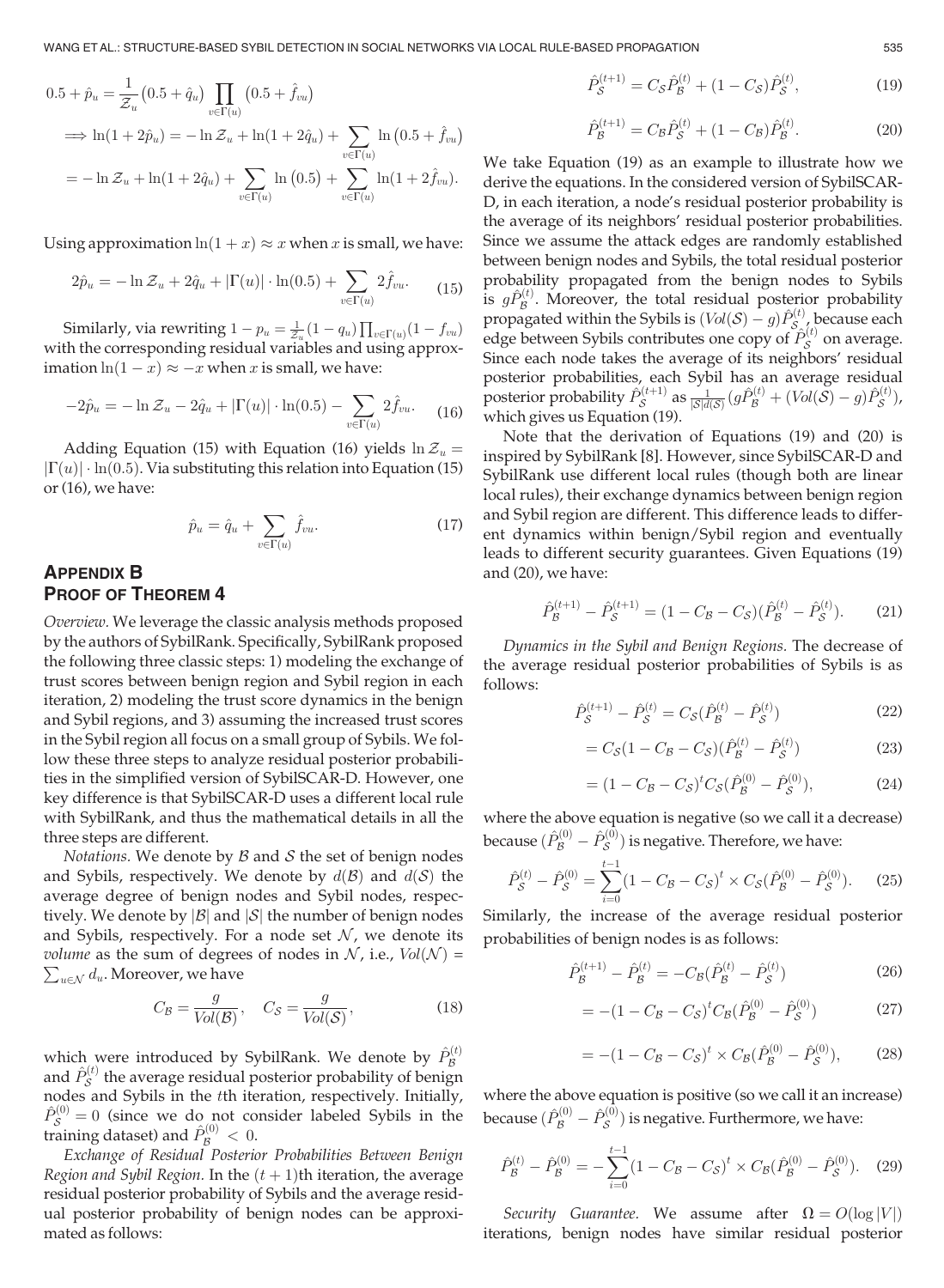probabilities, which are the average residual posterior probability of benign nodes. We note that SybilRank relies on a similar assumption, i.e., after  $O(\log |V|)$  iterations, benign nodes have similar degree-normalized trust scores. We assume the decrease of residual posterior probabilities of Sybils all focus on  $n<sub>S</sub>$  Sybils, which gives an upper bound of Sybils whose residual posterior probabilities are smaller than benign nodes. If we want these Sybils to have residual posterior probabilities that are smaller than benign nodes, then we have:

$$
0 - \frac{(\hat{P}_{\mathcal{S}}^{(0)} - \hat{P}_{\mathcal{S}}^{(\Omega)})|\mathcal{S}|}{n_{\mathcal{S}}} < \hat{P}_{\mathcal{B}}^{(\Omega)} \tag{30}
$$

$$
\Leftrightarrow n_{\mathcal{S}} < \frac{(\hat{P}_{\mathcal{S}}^{(\Omega)} - \hat{P}_{\mathcal{S}}^{(0)})|\mathcal{S}|}{\hat{P}_{\mathcal{B}}^{(\Omega)} - 0} \tag{31}
$$

$$
\Leftrightarrow n_{\mathcal{S}} < \frac{(\hat{P}_{\mathcal{S}}^{(\Omega)} - \hat{P}_{\mathcal{S}}^{(0)})|\mathcal{S}|}{\hat{P}_{\mathcal{B}}^{(\Omega)} - \hat{P}_{\mathcal{S}}^{(0)}},\tag{32}
$$

where the last step holds because  $\hat{P}^{(0)}_{\mathcal{S}} = 0$ . Moreover, we have:

$$
\frac{(\hat{P}_S^{(\Omega)} - \hat{P}_S^{(0)})|S|}{\hat{P}_S^{(\Omega)} - \hat{P}_S^{(0)}} = \frac{(\hat{P}_S^{(\Omega)} - \hat{P}_S^{(0)})|S|}{\hat{P}_S^{(\Omega)} - \hat{P}_S^{(0)} - \hat{P}_S^{(0)} + \hat{P}_S^{(0)}}\tag{33}
$$

$$
=\frac{\sum_{0\leq t\leq (\Omega-1)} (1-C_{\mathcal{S}}-C_{\mathcal{B}})^t C_{\mathcal{S}}(\hat{P}_{\mathcal{B}}^{(0)}-\hat{P}_{\mathcal{S}}^{(0)})|\mathcal{S}|}{(1-\sum_{0\leq t\leq (\Omega-1)} (1-C_{\mathcal{S}}-C_{\mathcal{B}})^t C_{\mathcal{B}})(\hat{P}_{\mathcal{B}}^{(0)}-\hat{P}_{\mathcal{S}}^{(0)})}
$$
(34)

$$
< \frac{\sum_{0 \le t \le (\Omega - 1)} (1 - C_{\mathcal{S}})^{t} C_{\mathcal{S}} |\mathcal{S}|}{(1 - \sum_{0 \le t \le (\Omega - 1)} (1 - C_{\mathcal{S}} - C_{\mathcal{B}})^{t} C_{\mathcal{B}})}
$$
(35)

$$
=\frac{(1 - (1 - C_{\mathcal{S}})^{\Omega})|\mathcal{S}|}{1 - \frac{1 - (1 - C_{\mathcal{S}} - C_{\mathcal{B}})^{\Omega}}{C_{\mathcal{S}} + C_{\mathcal{B}}}C_{\mathcal{B}}}
$$
(36)

$$
\approx \frac{C_{\mathcal{S}}\Omega|\mathcal{S}|}{1 - \frac{1 - (1 - (C_{\mathcal{S}} + C_{\mathcal{B}})\Omega + \frac{\Omega(\Omega - 1)}{2}(C_{\mathcal{S}} + C_{\mathcal{B}})^2)}{C_{\mathcal{S}} + C_{\mathcal{B}}}} C_{\mathcal{B}}
$$
(37)

$$
\approx \frac{g\Omega}{d(S)(1 - (\Omega - \frac{\Omega^2}{2}(C_S + C_B))C_B)}
$$
(38)

$$
<\frac{g\Omega}{d(\mathcal{S})(1 - (\Omega - \frac{\Omega^2}{2}(C_{\mathcal{S}} + C_{\mathcal{B}}))(C_{\mathcal{S}} + C_{\mathcal{B}}))}\tag{39}
$$

$$
= \frac{g\Omega}{d(S)(\frac{1}{2} + \frac{1}{2}(\Omega(C_S + C_B) - 1)^2)}
$$
(40)

$$
\leq \frac{2g\Omega}{d(\mathcal{S})},\tag{41}
$$

where in Equation (37), we use the first-order and secondorder Taylor expansion on nominator and denominator, respectively; In Equation (38), we use  $C_{\mathcal{S}} = \frac{g}{Vol(\mathcal{S})'}$ ,  $Vol(\mathcal{S}) =$  $d(\mathcal{S})|\mathcal{S}|$ , and  $\Omega(\Omega-1)(C_{\mathcal{S}}+C_{\mathcal{B}}) \approx \Omega^2(C_{\mathcal{S}}+C_{\mathcal{B}})$ . By setting  $\Omega = O(\log |V|)$ , we have:

$$
n_{\mathcal{S}} = O\left(\frac{g \log |V|}{d(\mathcal{S})}\right). \tag{42}
$$

## **REFERENCES**

- [1] H. Gao, Y. Chen, K. Lee, D. Palsetia, and A. Choudhary, "Towards online spam filtering in social networks," in Proc. NDSS, 2012.
- [2] Facebook Popularity, Oct. 2015. [Online]. Available: [http://www.](http://www.alexa.com/topsites) [alexa.com/topsites](http://www.alexa.com/topsites)
- [3] Sybils in Twitter. [Online]. Available: [http://www.nbcnews.](http://www.nbcnews.com/technology/1--10-twitter-accounts-fake-say-researchers-2d11655362) [com/technology/1–10-twitter-accounts-fake-say-researchers-](http://www.nbcnews.com/technology/1--10-twitter-accounts-fake-say-researchers-2d11655362)[2d11655362](http://www.nbcnews.com/technology/1--10-twitter-accounts-fake-say-researchers-2d11655362)
- [4] Hacking Election, May 2016. [Online]. Available: [http://goo.gl/](http://goo.gl/G8o9x0)  $G8o9x0$
- [5] Hacking Financial Market, May 2016. [Online]. Available: [http://](http://goo.gl/4AkWyt) [goo.gl/4AkWyt](http://goo.gl/4AkWyt)
- [6] K. Thomas, C. Grier, J. Ma, V. Paxson, and D. Song, "Design and evaluation of a real-time URL spam filtering service," in Proc. IEEE Symp. Secur. Privacy, 2011, pp. 447–462.
- [7] L. Bilge, T. Strufe, D. Balzarotti, and E. Kirda, "All your contacts are belong to us: Automated identity theft attacks on social networks," in Proc. 18th Int. Conf. World Wide Web, 2009, pp. 551–560.
- [8] Q. Cao, M. Sirivianos, X. Yang, and T. Pregueiro, "Aiding the detection of fake accounts in large scale social online services," in Proc. 9th USENIX Conf. Netw. Syst. Des. Implementation, 2012, pp. 15–15.
- [9]  $\dot{H}$ . Yu, M. Kaminsky, P. B. Gibbons, and A. Flaxman, "SybilGuard: Defending against sybil attacks via social networks," in Proc. Conf. Appl. Technol. Archit. Protocols Comput. Commun., 2006, pp. 267– 278.
- [10] H. Yu, P. B. Gibbons, M. Kaminsky, and F. Xiao, "SybilLimit: A near-optimal social network defense against Sybil attacks," in Proc. IEEE Symp. Secur. Privacy, 2008, pp. 3–17.
- [11] G. Danezis and P. Mittal, "SybilInfer: Detecting Sybil nodes using social networks," in Proc. NDSS, 2009.
- [12] A. Mohaisen, N. Hopper, and Y. Kim, "Keep your friends close: Incorporating trust into social network-based sybil defenses," in Proc. IEEE INFOCOM, 2011, pp. 1943–1951.
- [13] C. Yang, R. Harkreader, J. Zhang, S. Shin, and G. Gu, "Analyzing spammer's social networks for fun and profit," in Proc. 21st Int. Conf. World Wide Web, 2012, pp. 71–80.
- [14] Y. Boshmaf, D. Logothetis, G. Siganos, J. Leria, J. Lorenzo, M. Ripeanu, and K. Beznosov, "Integro: Leveraging victim prediction for robust fake account detection in OSNs," in Proc. Netw. Distrib. Syst. Secur. Symp., 2015.
- [15] Y. Liu, S. Ji, and P. Mittal, "SmartWalk: Enhancing social network security via adaptive random walks," in Proc. ACM SIGSAC Conf. Comput. Commun. Secur., 2016, pp. 492–503.
- [16] J. Jia, B. Wang, and N. Z. Gong, "Random walk based fake account detection in online social networks," in Proc. 47th Annu. IEEE/IFIP Int. Conf. Depend. Syst. Netw., 2017, pp. 273–284.
- [17] J. Zhang, R. Zhang, J. Sun, Y. Zhang, and C. Zhang, "TrueTop: A sybil-resilient system for user influence measurement on twitter," IEEE/ACM Trans. Netw., vol. 24, no. 5, pp. 2834–2846, Oct. 2016.
- [18] N. Z. Gong, M. Frank, and P. Mittal, "SybilBelief: A semi-supervised learning approach for structure-based sybil detection," IEEE Trans. Inf. Forensics Secur., vol. 9, no. 6, pp. 976–987, Jun. 2014.
- [19] P. Gao, B. Wang, N. Z. Gong, S. Kulkarni, and P. Mittal, "SybilFuse: Combining local attributes with global structure to perform robust sybil detection," Proc. MIS2, 2018.
- [20] H. Fu, X. Xie, Y. Rui, N. Z. Gong, G. Sun, and E. Chen, "Robust spammer detection in microblogs: Leveraging user carefulness," ACM Trans. Intell. Syst. Technol., vol. 8, no. 6, Sep. 2017, Art. no. 83.
- [21] B. Wang, N. Z. Gong, and H. Fu, "GANG: Detecting fraudulent users in online social networks via guilt-by-association on directed graphs," in Proc. IEEE Int. Conf. Data Mining, 2017, pp. 465–474.
- [22] J. Pearl, Probabilistic Reasoning in Intelligent Systems: Networks of Plausible Inference. San Francisco, CA, USA: Morgan Kaufmann, 1988.
- [23] G. Wang, M. Mohanlal, C. Wilson, X. Wang, M. Metzger, H. Zheng, and B. Y. Zhao, "Social turing tests: Crowdsourcing sybil detection," in Proc. NDSS, 2013.
- [24] Z. Yang, C. Wilson, X. Wang, T. Gao, B. Y. Zhao, and Y. Dai, "Uncovering social network Sybils in the wild," in Proc. ACM SIGCOMM Conf. Internet Meas. Conf., 2011, pp. 259–268.
- [25] A. H. Wang, "Don't follow me: Spam detection in twitter," in Proc. Int. Conf. Secur. Cryptography, 2010, pp. 1–10.